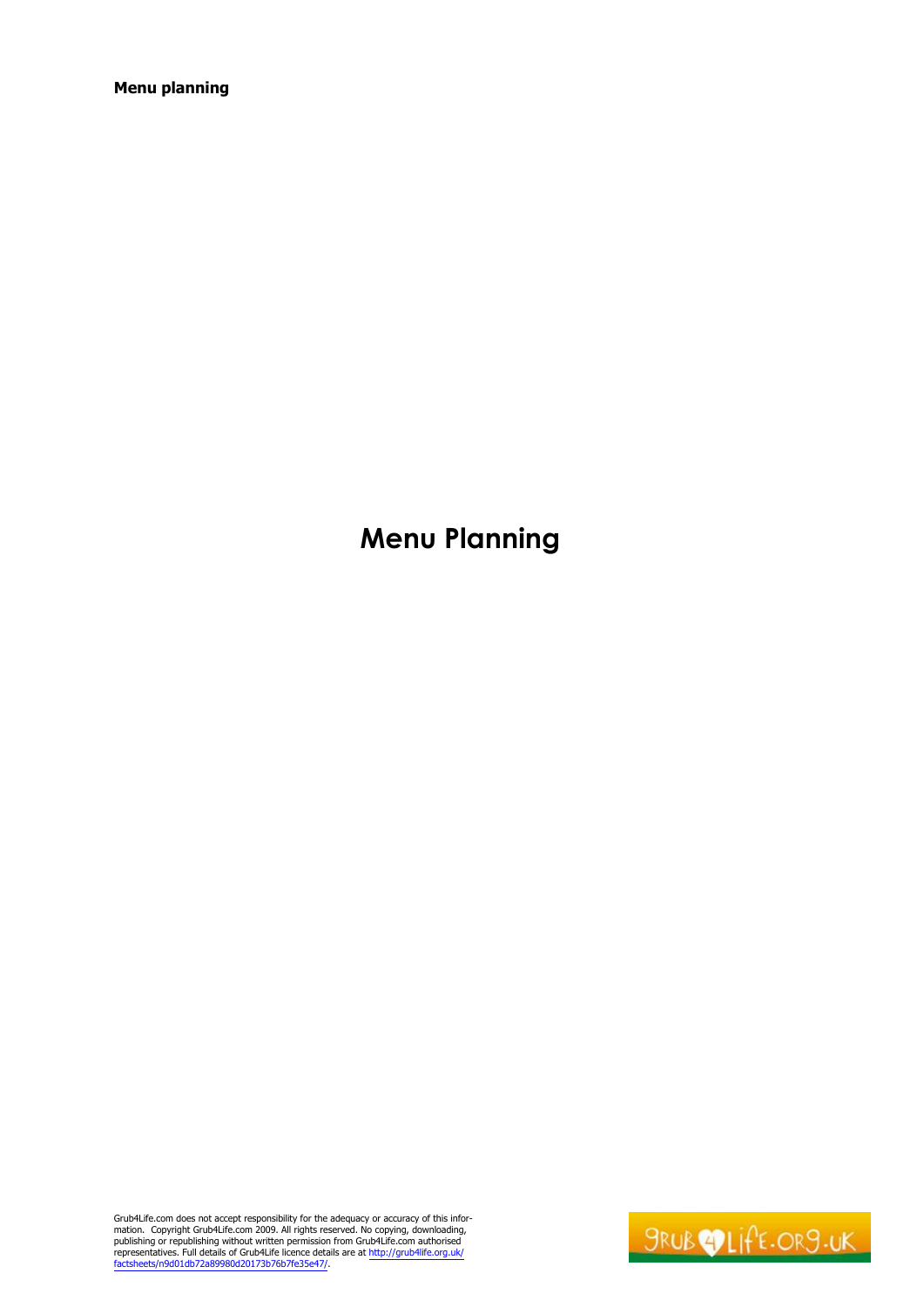# **Vitamin A**

Vitamin A comes in two forms: retinol, which is found in animal foods and carotene, which is the yellow and orange pigment found in fruit and vegetables. Carotene is converted into retinol by the body. Retinol is essential for the substance in the eye that allows night vision. Vitamin A also plays an important role in maintaining a healthy immune system and is often referred to as the anti-infection vitamin. Vitamin A is also essential for growth that is why children have higher requirements than adults.

A recent national survey of preschool children showed that nearly 50% of all children had intakes below the Reference Nutrient Intake and about 8% of children had very low intakes.

Possible reasons, food sources of vitamin A are limited and many children are low consumers of vegetables.

*How much vitamin A do children need?*

|                         | <b>Reference Nutrient Intakes for vitamin A</b> |
|-------------------------|-------------------------------------------------|
| Children aged 1-3 years | $400 \mu g$ per day                             |
| Children aged 4-6 years | $500 \mu g$ per day                             |

*Sources of vitamin A*

Retinol:

- Butter, margarines (may be fortified)
- Cheese and eggs (very small amounts)
- Milk and dairy products provide up to about a third of daily vitamin A intakes in young children.
- Liver and liver pate (don't offer more than once a week)

Carotene:

- Carrots, sweet potato, red pepper, tomatoes, green leafy vegetables
- Mango, melon, apricots

Although vitamin A intake is low amongst children there is a risk of excess vitamin A. Therefore children should not be offered liver or liver pate more than once a week (these contain a lot of vitamin A) and supplements should be taken with caution. Healthy Start Vitamin drops are suitable.

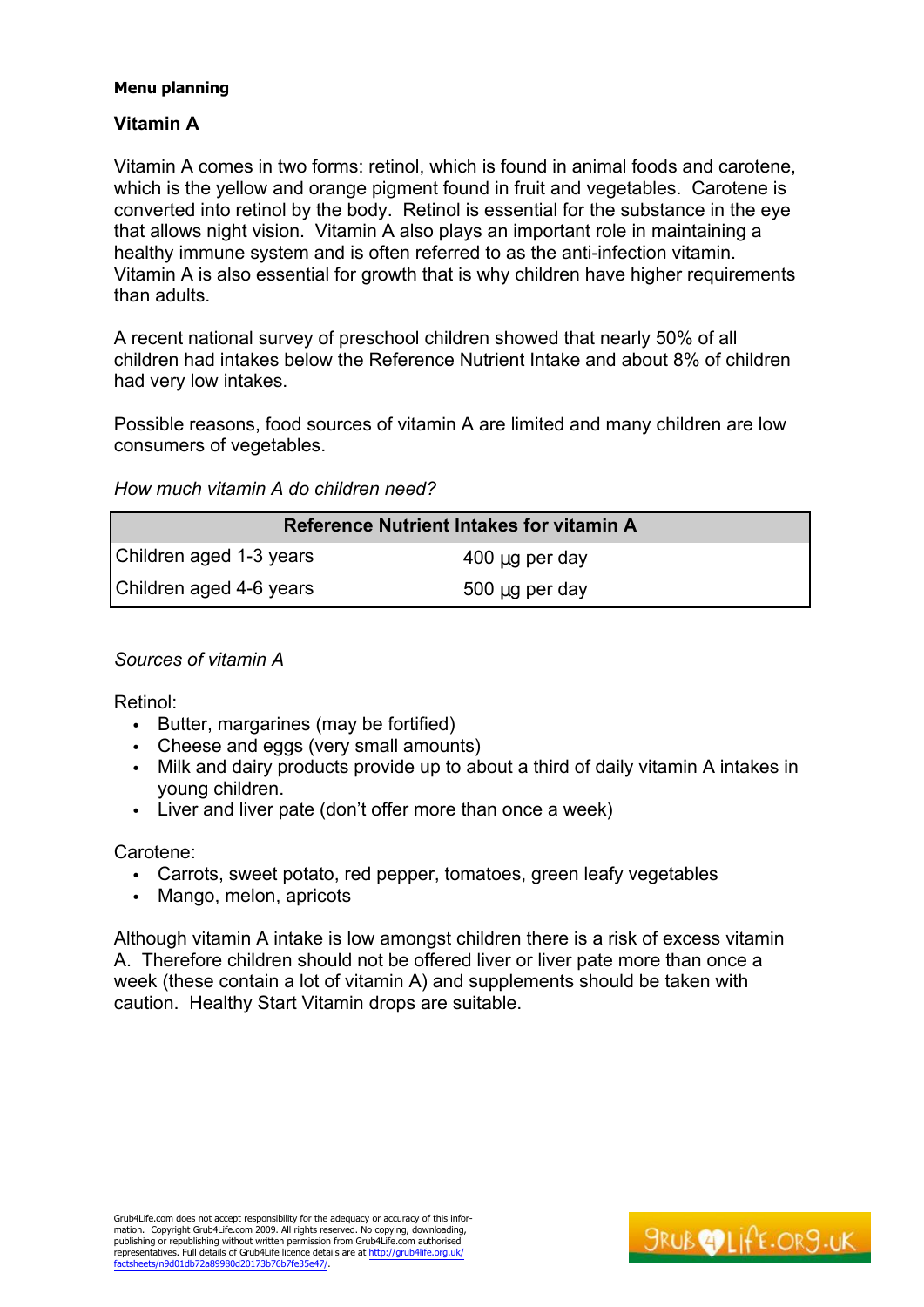# **Menu planning**

This section provides some practical guidelines on how to encourage the under-5's in child care to eat well. One of the basic principles of healthy eating is to eat a variety of foods. That way it is easier to get all the vitamins and minerals needed for good health! Children under five often have monotonous diets, which can be based on only a few foods, which could make it difficult to achieve adequate amounts of all the nutrients. Exposing children to a good variety from early days is a good way of ensuring a good healthy diet in later life. This is also an opportunity not only to contribute to the child's diet but also to the rest of the family through the child's influence.

Young children enjoy a variety of foods, presented in a fun and interesting way. They eat smaller portions than adults due to a smaller capacity and therefore need small frequent meals or snacks. Their focus on food and perceptions of food are also different to adults. It is important to offer nutritious snacks between meals to ensure that children have the opportunity to regularly refuel.

Children's diets differ from adult 'Healthy Eating Guidelines' in may ways:

- Less strict on fats
- Low fat diets for children under 5 may not provide enough calories
- Their diets should contain less fibre
- High fibre diets for children under five may not provide enough calories (due to the bulking effect of fibre), may cause indigestion and poor absorption of certain minerals
- They require requiar meals and snacks  $-$  every 2-3 hours
- Vitamin drops should be available and promoted
- Don't add salt or sugar to foods for young children
- Too much sugar results in tooth decay, may fill up the child and develop a sweet tooth which could contribute to obesity.
- Too much salt has been associated with processed food and can cause an imbalance which may affect body systems

Menus should be fun and cater for children from various cultural backgrounds. Include dishes from different cultures in the menu. This will:

- Celebrate diversity
- Celebrate our own culture
- Promote awareness and understanding
- Meet curriculum requirements
- Enrich children's experiences
- Enable children to try new foods
- Parents and grandparents may also be able to become more involved and share recipes

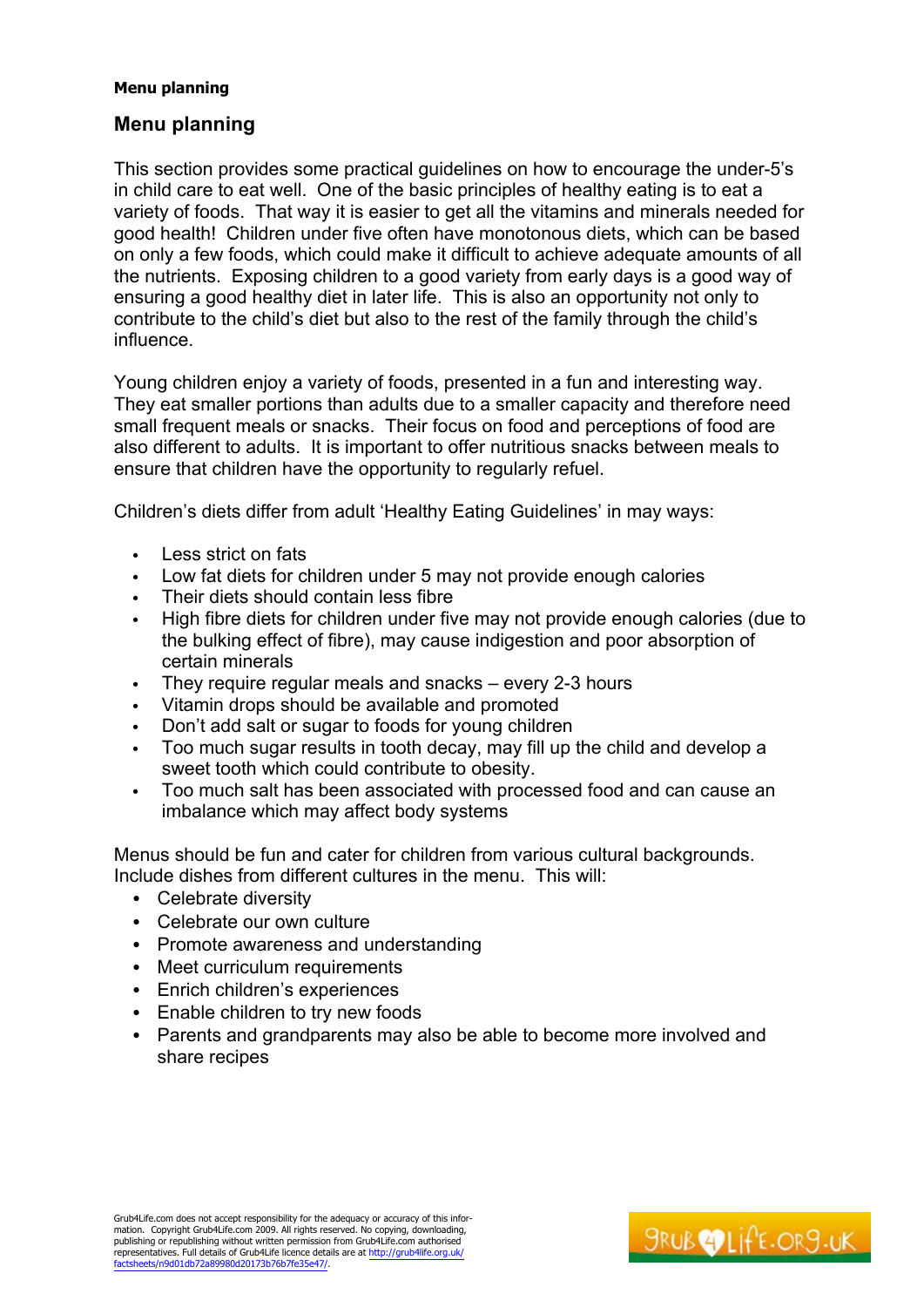| <b>Bread, Other Cereals</b><br>and potatoes                                                                                 | Specific Guidance for Children age 1-5                                                                 | Other important notes                                                       |
|-----------------------------------------------------------------------------------------------------------------------------|--------------------------------------------------------------------------------------------------------|-----------------------------------------------------------------------------|
| other cereals, such as<br>breakfast cereal, oats/<br>All types of breads,                                                   | Every meal and most snacks should contain<br>or portions of food from this food<br>a portion<br>group. |                                                                             |
| and<br>starchy root crops (e.g.<br>oatcakes, rice, pasta,<br>maize meal), potato<br>noodles, couscous<br>sweet potato, yam) | Foods from this group should make up about a<br>third of the food served each day.                     |                                                                             |
| <b>Bread</b>                                                                                                                | variety of breads, including whole-<br>Offer a                                                         | Choose bread and bread rolls which                                          |
|                                                                                                                             | brown, white, bread-based snacks<br>grain, t                                                           | contain:                                                                    |
|                                                                                                                             | Wholegrain bread, wholegrain cereals (such<br>(yeast-type buns, scones, pancakes)                      | The Food Standards Agency's target<br>salt level for bread is 1.1g per 100g |
|                                                                                                                             | as wheat biscuits, mini wheats, porridge),                                                             |                                                                             |
|                                                                                                                             | brown rice as well as white varieties<br>be incorporated in the diet<br>pasta,<br>should               |                                                                             |
|                                                                                                                             | should be available daily as part of a<br>These:                                                       |                                                                             |
|                                                                                                                             | meal/snack                                                                                             |                                                                             |
|                                                                                                                             | Crusty bread, naan bread, pitta bread, quar-                                                           |                                                                             |
|                                                                                                                             | ters of bread rolls and buns are popular                                                               |                                                                             |
| <b>Breakfast Cereals</b>                                                                                                    | Offer at breakfast or at snack time. A variety                                                         | The most suitable cereals are: Ready                                        |
|                                                                                                                             | of low-sugar breakfast cereals (see list), e.g.                                                        | Brek, Weetabix, Cornflakes, Rice                                            |
|                                                                                                                             | porridge, cornflakes and rice snaps) should                                                            | Krispies and Shreddies, plain oats por-                                     |
|                                                                                                                             | be available. Breakfast cereals should con-<br>5% (<15g/100g of product of added<br>tain $\leq$ 1      | See list of Cereals on page x<br>ridge, puffed wheat                        |
|                                                                                                                             | sugar)                                                                                                 |                                                                             |
|                                                                                                                             | Fibre enriched cereals (i.e. breakfast cereals                                                         |                                                                             |
|                                                                                                                             | with added bran) should not be offered to                                                              |                                                                             |
|                                                                                                                             | children under 2 years. See list of cereals                                                            |                                                                             |
|                                                                                                                             | attached                                                                                               |                                                                             |
|                                                                                                                             | High sugar breakfast cereals should not be<br>offered                                                  |                                                                             |
|                                                                                                                             |                                                                                                        |                                                                             |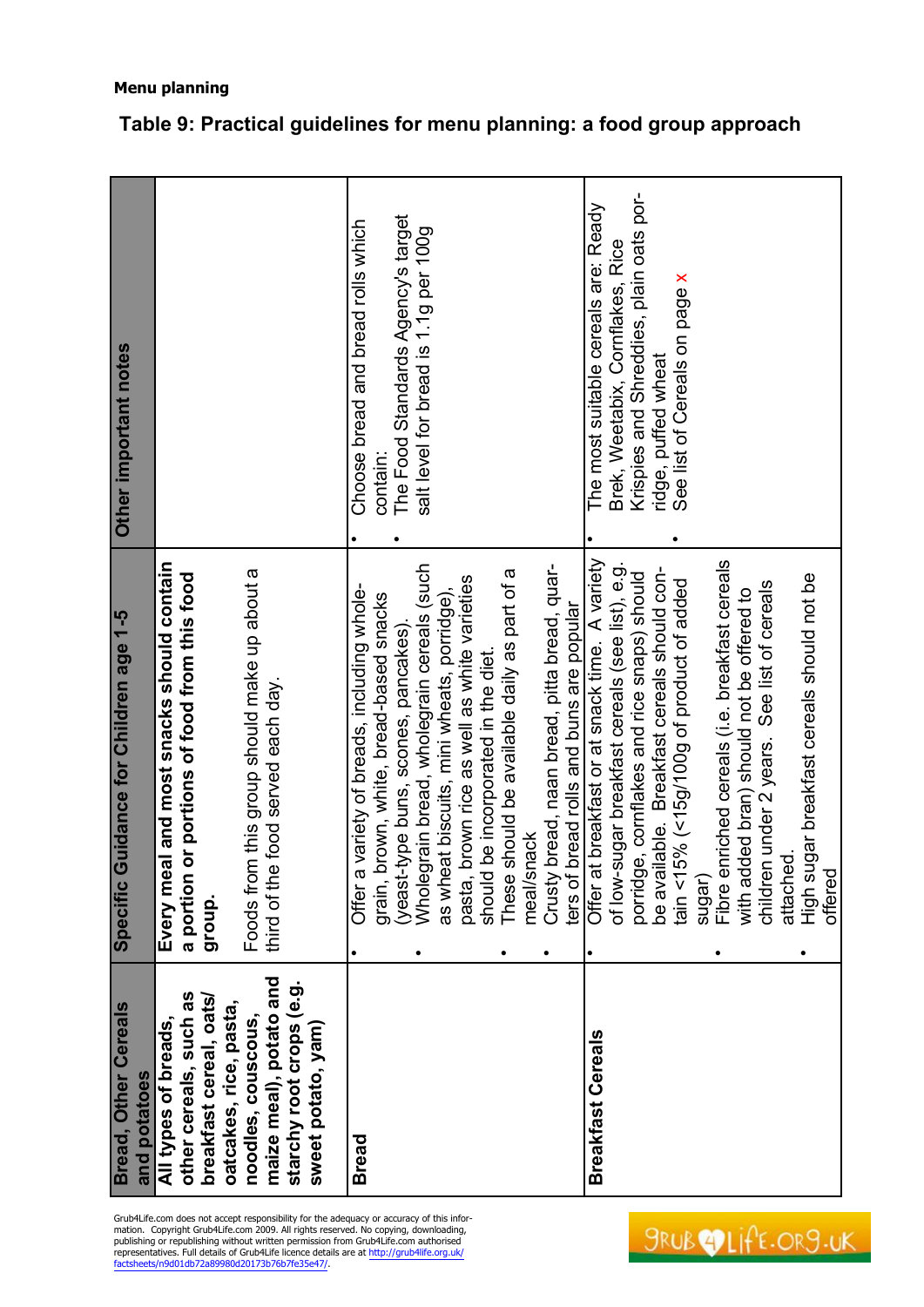| <b>Bread, Other Cereals</b><br>and potatoes | Specific Guidance for Children age 1-5                                                                                                                                                                                                                                                                 | Other important notes                                                                                                                                                                                                                                                                                                            |
|---------------------------------------------|--------------------------------------------------------------------------------------------------------------------------------------------------------------------------------------------------------------------------------------------------------------------------------------------------------|----------------------------------------------------------------------------------------------------------------------------------------------------------------------------------------------------------------------------------------------------------------------------------------------------------------------------------|
| Potatoes, sweet<br>potatoes, yam            | ways, mashed, boiled, oven-baked and roast<br>week: e.g. smiley faces, chips, croquettes<br>Serve freshly cooked potatoes in different<br>should be served a maximum of twice a<br>potatoes. If any oil is used, use olive or<br>Any high fat processed potato products<br>rapeseed oil<br>and waffles |                                                                                                                                                                                                                                                                                                                                  |
| Rice, pasta, noodles,<br>couscous           | Good alternatives to bread and/or potatoes.<br>Serve as part of hot or cold dishes, purees<br>and in soups. Vegetables are easily com-<br>Other grains such as couscous, wheat,<br>maize and polenta are just as versatile<br>Use both brown and white rice<br>bined with these.                       | Avoid dried or canned ready prepared<br>pasta in sauce as these are very salty<br>Avoid fried rice or flavoured dried rice<br>products are used, low salt varieties<br>Couscous is a good store cupboard<br>If any canned spaghetti and similar<br>ingredient as it quick and easy to<br>should be used<br>in packets<br>prepare |

Grub4Life.com does not accept responsibility for the adequacy or accuracy of this information. Copyright Grub4Life.com 2009. All rights reserved. No copying, downloading, publishing or republishing without written permissi

SRUBOLIFE.OR9.UK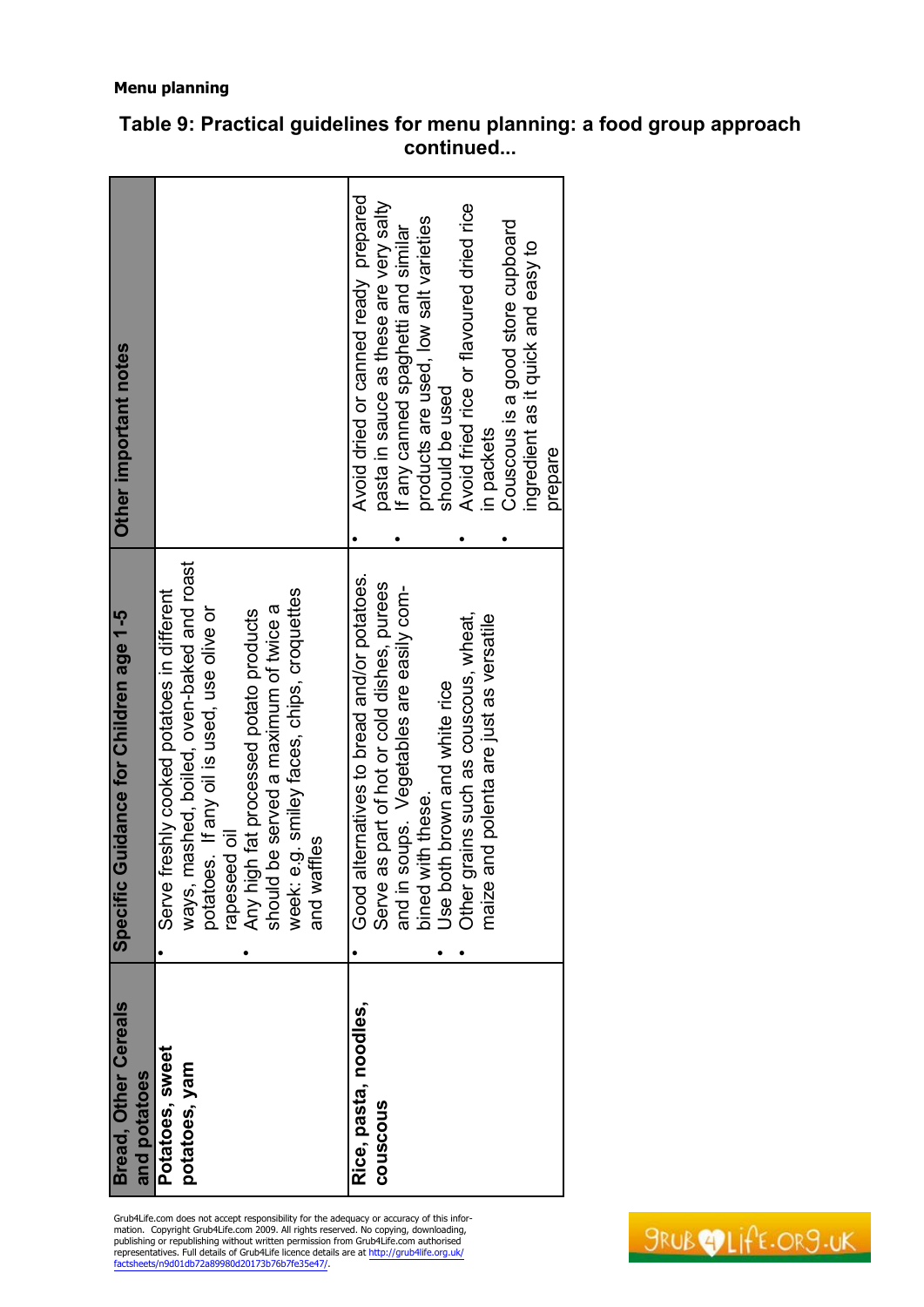| Fruits and vegetables                           | Specific Guidance for Children age 1-5                                                    | Other important notes                                                      |
|-------------------------------------------------|-------------------------------------------------------------------------------------------|----------------------------------------------------------------------------|
| Fresh, frozen, canned<br>and dried varieties of | meal and snack combination,<br>whether hot or cold or a packed lunch<br>NB Every          | Aim for each day's menu to offer:<br>1-2 types of fruit and                |
| fruit and vegetable, and<br>fruit juices        | should contain a minimum of two child-<br>sized portions from this group.                 | 2-3 types of vegetables                                                    |
|                                                 |                                                                                           | Children in full-day care should have                                      |
|                                                 | The snack and meal combinations should                                                    | the opportunity to try 4-5 different fruits                                |
|                                                 | Children may prefer raw vegetables e.g. cu-<br>provide a variety of vegetables and fruit. | Children often dislike vegetables and<br>and vegetables each day           |
|                                                 | cumber, tomato, carrots, celery                                                           | fruit and special attention should be                                      |
|                                                 | They may find them easier to eat if served                                                | given to this problem. Introduce a bet-                                    |
|                                                 | cut up into small portions e.g. chopped ap-                                               | ter variety by clever menu planning and                                    |
|                                                 | exposure may improve acceptance<br>ple, Satsuma segments.<br>Repeat                       | It is better for the child to have 'tastes'<br>fun activities in the class |
|                                                 |                                                                                           | of a few different types, than a large                                     |
|                                                 |                                                                                           | portion of one fruit or vegetable                                          |
| Vegetables                                      | Serve in an appealing and easy to eat way.                                                |                                                                            |
|                                                 | They may be eaten cold, raw, as finger                                                    |                                                                            |
|                                                 | foods, served with fruit in salad or incorpo-                                             |                                                                            |
|                                                 | rated into main dishes                                                                    |                                                                            |
|                                                 | Also fresh soups with vegetables provide the                                              |                                                                            |
|                                                 | opportunity to add pulses and a range of                                                  |                                                                            |
|                                                 | vegetables in a meal. Dried and tinned                                                    |                                                                            |
|                                                 | soups may be very high in salt and some are                                               |                                                                            |
|                                                 | low in vegetables and will exceed standards                                               |                                                                            |
|                                                 | There should be a minimum of one<br>for salt.                                             |                                                                            |
|                                                 | portion of vegetables in one serving of soup.                                             |                                                                            |
|                                                 | beans are nutritious—choose the<br>Baked b                                                |                                                                            |
|                                                 | lower salt versions.                                                                      |                                                                            |
|                                                 | Canned spaghetti and similar productse.g.                                                 |                                                                            |
|                                                 | spaghetti hoops pasta shapes and ketchup<br>are not vegetables and do not count as a      |                                                                            |
|                                                 | portion.                                                                                  |                                                                            |
|                                                 |                                                                                           |                                                                            |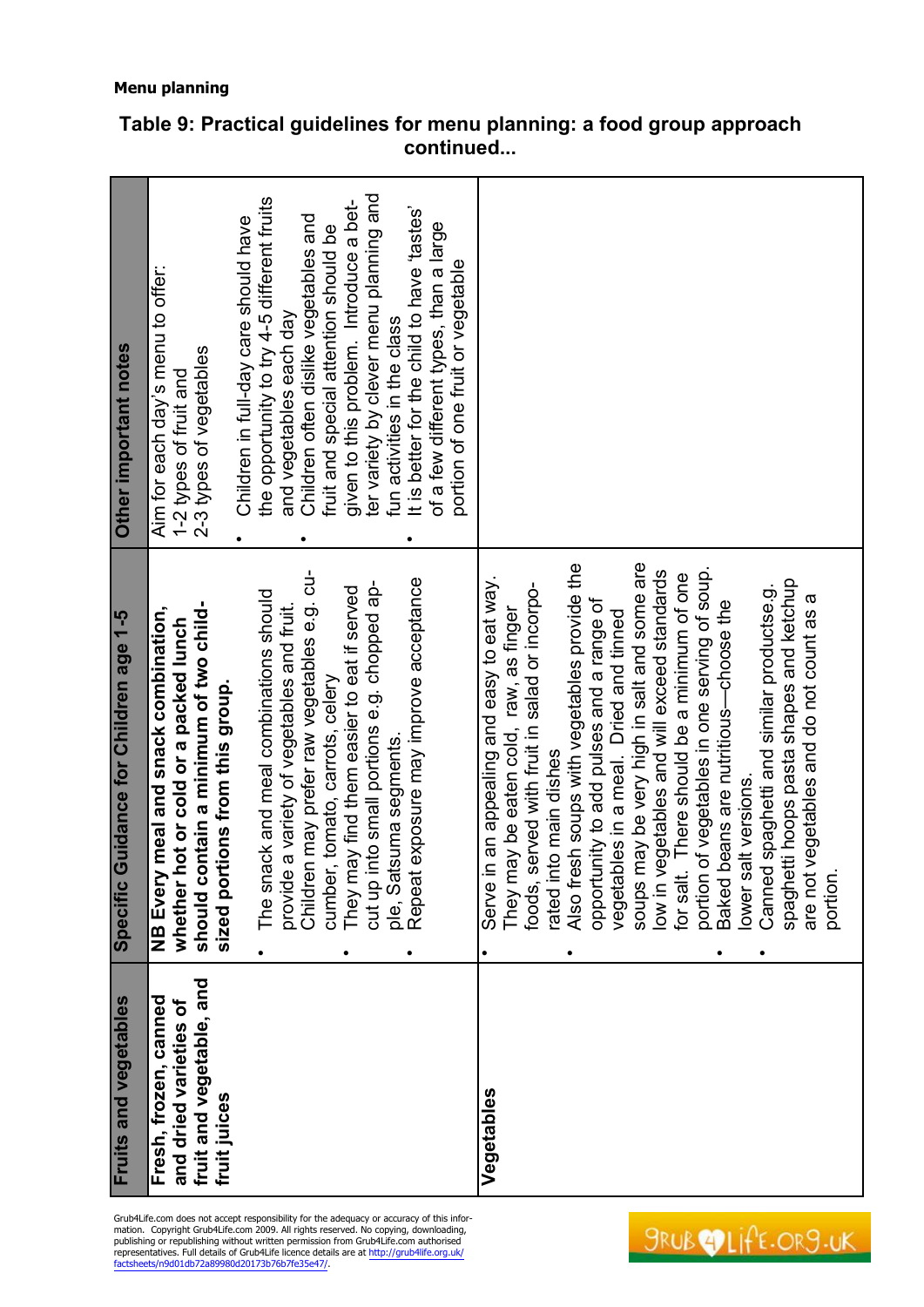| Grub4Life.com does not accept responsibility for the adequacy or accuracy of this infor-<br>mation. Copyright Grub4Life.com 2009. All rights reserved. No copying, downloading,<br>publishing or republishing without written permission from Grub4Life.com authorised<br>representatives. Full details of Grub4Life licence details are at http://grub4life.org.uk/<br>factsheets/n9d01db72a89980d20173b76b7fe35e47/. | Fruits and vegetables | <b>Guidance for Children age 1-5</b><br><b>Specific</b>                        | Other important notes                      |
|------------------------------------------------------------------------------------------------------------------------------------------------------------------------------------------------------------------------------------------------------------------------------------------------------------------------------------------------------------------------------------------------------------------------|-----------------------|--------------------------------------------------------------------------------|--------------------------------------------|
|                                                                                                                                                                                                                                                                                                                                                                                                                        | Fruit                 | nould be offered with every meal and<br>Fruit sł                               | Note that no fruit juice should be offered |
|                                                                                                                                                                                                                                                                                                                                                                                                                        |                       | combination.<br>snack                                                          | as a drink at SACC, but could be used      |
|                                                                                                                                                                                                                                                                                                                                                                                                                        |                       | Fruit-based dessert should contain a                                           | in recipes.                                |
|                                                                                                                                                                                                                                                                                                                                                                                                                        |                       | minimum of one portion of fruit per serving.                                   |                                            |
|                                                                                                                                                                                                                                                                                                                                                                                                                        |                       | uit yoghurts provide less than one<br>Most fr                                  |                                            |
|                                                                                                                                                                                                                                                                                                                                                                                                                        |                       | portion of fruit and therefore fruit should be<br>offered in addition to these |                                            |
|                                                                                                                                                                                                                                                                                                                                                                                                                        |                       |                                                                                |                                            |
|                                                                                                                                                                                                                                                                                                                                                                                                                        |                       | ruit should be offered as part of a<br>Dried f                                 |                                            |
|                                                                                                                                                                                                                                                                                                                                                                                                                        |                       | nd not on its own.<br>σ<br>neal                                                |                                            |
|                                                                                                                                                                                                                                                                                                                                                                                                                        |                       |                                                                                |                                            |
|                                                                                                                                                                                                                                                                                                                                                                                                                        |                       |                                                                                |                                            |
|                                                                                                                                                                                                                                                                                                                                                                                                                        |                       |                                                                                |                                            |
|                                                                                                                                                                                                                                                                                                                                                                                                                        |                       |                                                                                |                                            |
|                                                                                                                                                                                                                                                                                                                                                                                                                        |                       |                                                                                |                                            |
|                                                                                                                                                                                                                                                                                                                                                                                                                        |                       |                                                                                |                                            |
|                                                                                                                                                                                                                                                                                                                                                                                                                        |                       |                                                                                |                                            |

**Table 9: Practical guidelines for menu planning: a food group approach continued...**

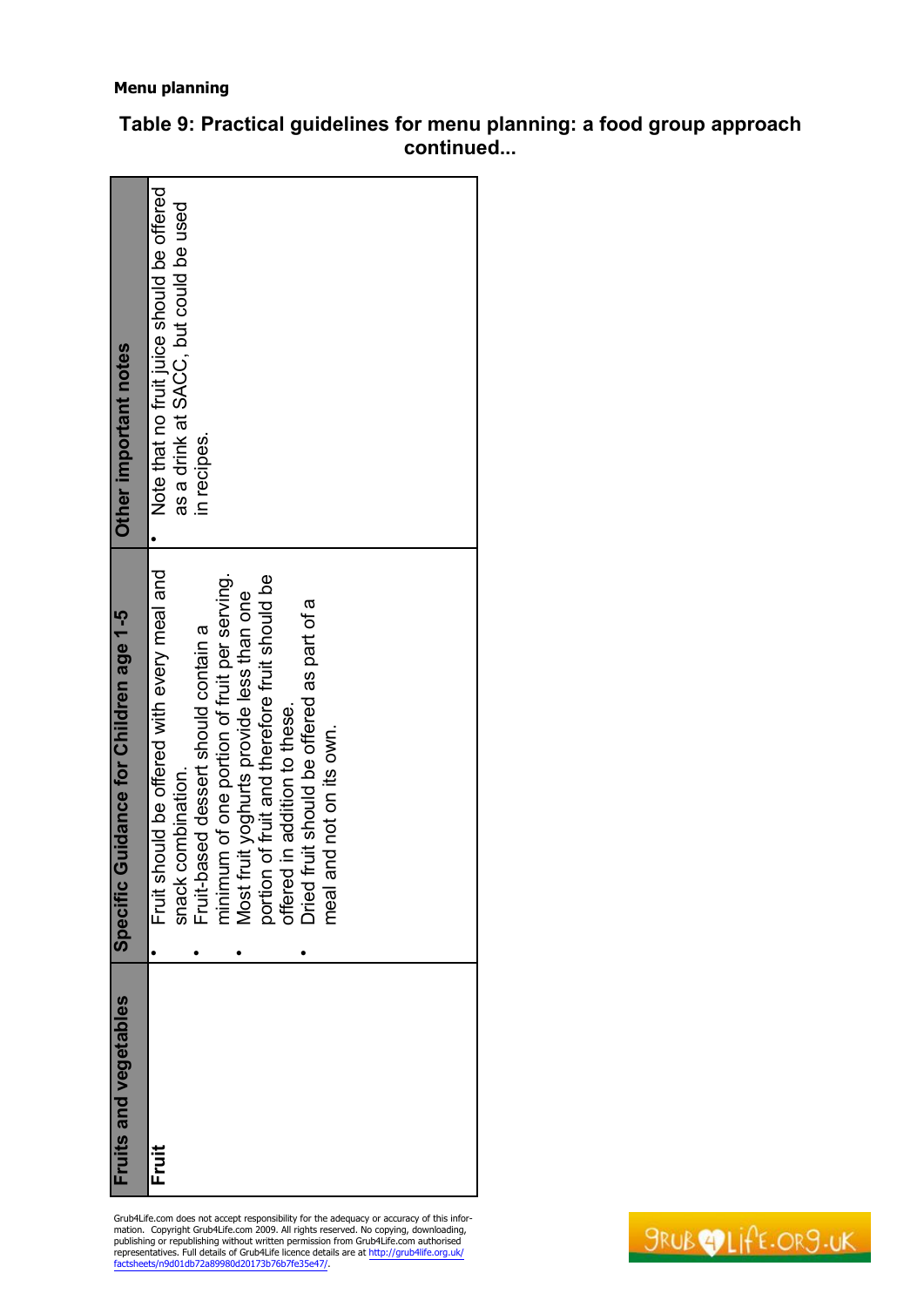| Milk and dairy foods                                             | <b>Guidance for Children age 1-5</b><br>Specific                                                                                                                                            | Other important notes                                                                                                                            |
|------------------------------------------------------------------|---------------------------------------------------------------------------------------------------------------------------------------------------------------------------------------------|--------------------------------------------------------------------------------------------------------------------------------------------------|
| All milk and dairy foods,<br>yoghurts and milk<br>based desserts | NB: All meals and snack combinations should<br>portion or portion of food from this<br>contain a<br>dionb                                                                                   | offered at 2-3 meals and snacks each<br>Foods from this group should be<br>day                                                                   |
| Milk                                                             | rinking milk should be available as an<br>year of age whole cows milk should<br>main drink.<br>every day.<br>Plain d<br>be the<br>option<br>After <sub>1</sub><br>$\bullet$                 | cream milk should be used in child care<br>It has been suggested that only ful<br>settings to optimize the diets of all<br>children<br>$\bullet$ |
|                                                                  | Skimmed milk is not suitable as a main drink<br>d is eating well and has a varied diet.<br>introduced gradually as a main drink, being<br>After age 2, semi-skimmed milk can be<br>the chil | Plain rather than flavoured milks should<br>be encouraged, as flavoured milks are<br>high in sugar                                               |
|                                                                  | Drinking milk should be an accompaniment<br>to meals and snacks and not a meal<br>for children under 5 years.<br>replacement.                                                               |                                                                                                                                                  |
| Yoghurt                                                          | Yoghurt is popular with children and there is<br>choose from (see yoghurt list on page 41)<br>a huge variety of flavoured yoghurts to                                                       | Children's Centre as pudding and snack<br>Yoghurt should be available at the<br>options                                                          |
|                                                                  | yoghurts and plain fromage frais do not have<br>any sugar added and are the ideal option<br>plain natural yoghurts and greek<br>Whole                                                       | Choose yoghurt with the least additives.<br>Starch is often added as a filler and/or a<br>thickener                                              |
|                                                                  | and can be served with, pureed fruit, frozen<br>fruit, stewed fruit and chopped fresh fruit.<br>Choose from whole milk fruit yoghurts/                                                      | Note that yoghurt is higher in calcium<br>If the sugar content on a yoghurt or<br>than fromage frais                                             |
|                                                                  | t, aiming for about 5% of added sugar.<br>fromage frais that have lower added sugar<br>content                                                                                              | 15g of sugar per 100g, it is a high sugar<br>fromage fris label says it has more than<br>option. It is preferable to add fresh fruit             |
|                                                                  |                                                                                                                                                                                             | to natural yoghurt or fromage frais                                                                                                              |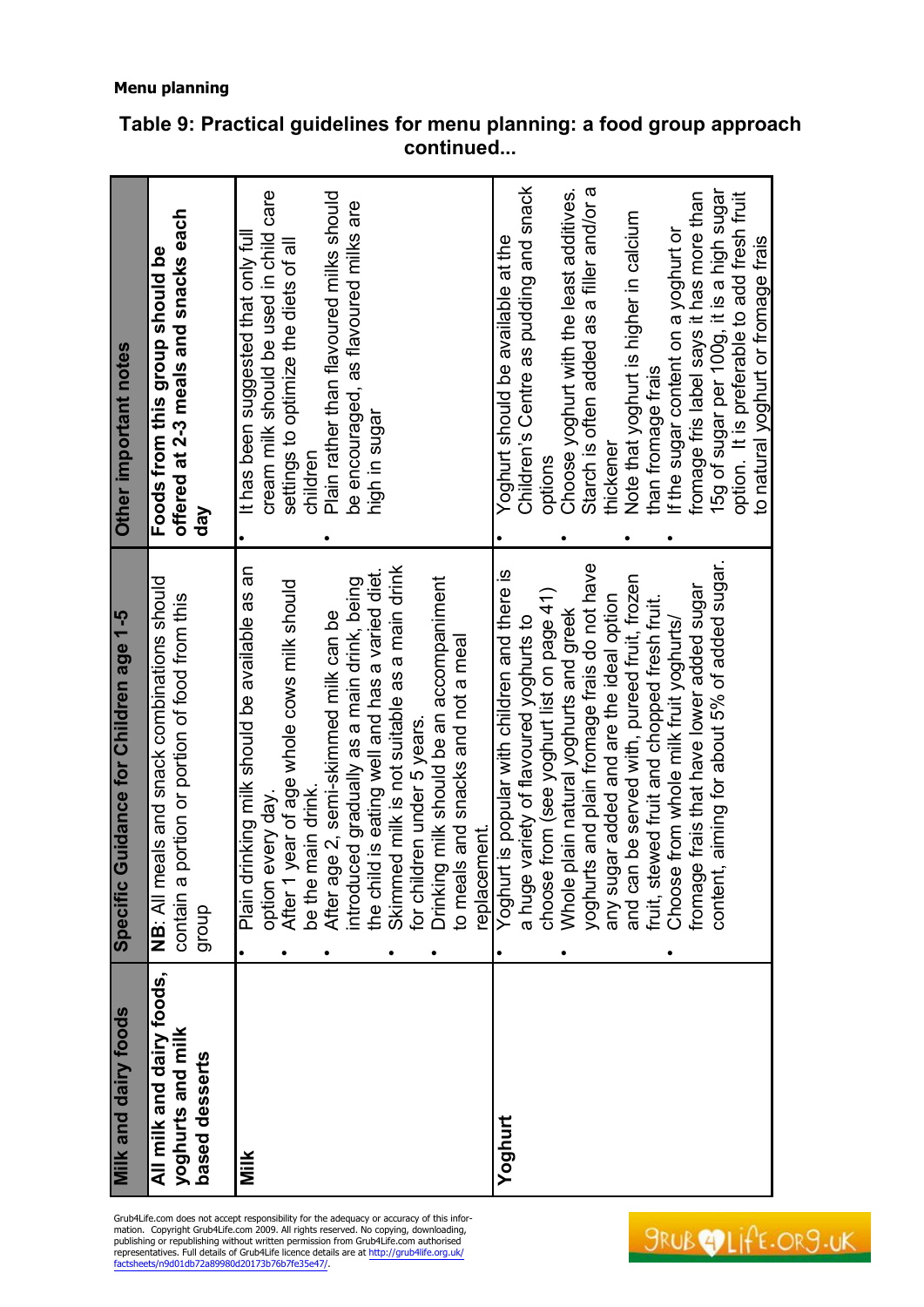| Grub4Life.com does not accept responsibility for the adequacy or accuracy of this infor-<br>mation. Copyright Grub4Life.com 2009. All rights reserved. No copying, downloading,<br>publishing or republishing without written permission from Grub4Life.com authorised<br>representatives. Full details of Grub4Life licence details are at http://grub4life.org.uk/<br>factsheets/n9d01db72a89980d20173b76b7fe35e47/. | Milk and dairy foods   | <b>Guidance for Children age 1-5</b><br><b>Specific</b>      | Other important notes                               |
|------------------------------------------------------------------------------------------------------------------------------------------------------------------------------------------------------------------------------------------------------------------------------------------------------------------------------------------------------------------------------------------------------------------------|------------------------|--------------------------------------------------------------|-----------------------------------------------------|
|                                                                                                                                                                                                                                                                                                                                                                                                                        | Cheese                 | Cheese can be served as the main protein<br>$\bullet$        | Caution should be taken for vegetarian<br>$\bullet$ |
|                                                                                                                                                                                                                                                                                                                                                                                                                        |                        | item instead of meat, fish, chicken or pulses.               | dishes containing too much cheese, it               |
|                                                                                                                                                                                                                                                                                                                                                                                                                        |                        | A suitable portion is around 15-25g.                         | is preferable that other food iron                  |
|                                                                                                                                                                                                                                                                                                                                                                                                                        |                        | Cheese can be served as cheese and                           | sources are used as source of protein               |
|                                                                                                                                                                                                                                                                                                                                                                                                                        |                        | biscuits, cheese and fruit, in a salad or in a               | and not just cheese                                 |
|                                                                                                                                                                                                                                                                                                                                                                                                                        |                        | filling of sandwiches and baked potatoes, or                 | Avoid unpasteurised cheese and moul-                |
|                                                                                                                                                                                                                                                                                                                                                                                                                        |                        | ed on potatoes or into soup.<br>sprinkl                      | ripened cheese (blue-vein)                          |
|                                                                                                                                                                                                                                                                                                                                                                                                                        |                        | Vegetarian cheese should be available for                    |                                                     |
|                                                                                                                                                                                                                                                                                                                                                                                                                        |                        | children<br>vegan                                            |                                                     |
|                                                                                                                                                                                                                                                                                                                                                                                                                        | msu<br>poultr<br>Meal  | Guidance for Children age 1-5<br>Specific                    | Other important notes                               |
|                                                                                                                                                                                                                                                                                                                                                                                                                        | pulses<br>eggs,        |                                                              |                                                     |
|                                                                                                                                                                                                                                                                                                                                                                                                                        |                        | y meal should contain a portion or<br>Ever<br>ö<br>Z         |                                                     |
|                                                                                                                                                                                                                                                                                                                                                                                                                        |                        | portions of food from this group                             |                                                     |
|                                                                                                                                                                                                                                                                                                                                                                                                                        | Pork, Lamb and Poultry | meat based meals should be served a<br>NB: Red               | Food in this group are high in iron and             |
|                                                                                                                                                                                                                                                                                                                                                                                                                        |                        | of twice a week<br>minimum                                   | zinc and can also be usefully served as             |
|                                                                                                                                                                                                                                                                                                                                                                                                                        |                        | eat (fat trimmed off) should be used in<br>Lean <sub>m</sub> | part of snacks - for example in                     |
|                                                                                                                                                                                                                                                                                                                                                                                                                        |                        | containing meat<br>dishes                                    | sandwich fillings                                   |
|                                                                                                                                                                                                                                                                                                                                                                                                                        |                        |                                                              |                                                     |
|                                                                                                                                                                                                                                                                                                                                                                                                                        | Processed meat         | Processed meat products i.e. hot dogs,<br>$\bullet$          | Some meat products such as sausages                 |
|                                                                                                                                                                                                                                                                                                                                                                                                                        | pies<br>products and   | ters, sausages, beef-burgers,<br>frankfur                    | are popular with under-5s. Choose                   |
|                                                                                                                                                                                                                                                                                                                                                                                                                        |                        | Ils, nuggets, pastry topped pies and<br>meatba               | good quality versions if you serve these            |
|                                                                                                                                                                                                                                                                                                                                                                                                                        |                        | other pastry product should be served a                      | foods, and serve them no more than                  |
|                                                                                                                                                                                                                                                                                                                                                                                                                        |                        | im of once a week.<br>maximu                                 | once a week                                         |
|                                                                                                                                                                                                                                                                                                                                                                                                                        | Composite dishes       | These dishes. e.g. Lasagne, moussaka,                        |                                                     |
|                                                                                                                                                                                                                                                                                                                                                                                                                        |                        | cheese, spaghetti bolognaise, tuna<br>macaroni               |                                                     |
|                                                                                                                                                                                                                                                                                                                                                                                                                        |                        | pasta bake, ravioli and other composite dishes               |                                                     |
|                                                                                                                                                                                                                                                                                                                                                                                                                        |                        | (containing cheese) should contain lean meats,               |                                                     |
|                                                                                                                                                                                                                                                                                                                                                                                                                        |                        | small amounts of cheese and plenty of                        |                                                     |
| <b>COLIFE.OR9.U</b>                                                                                                                                                                                                                                                                                                                                                                                                    |                        | vegetables. The vegetable content should be                  |                                                     |
|                                                                                                                                                                                                                                                                                                                                                                                                                        |                        | increased where possible by serving additional               |                                                     |
|                                                                                                                                                                                                                                                                                                                                                                                                                        |                        | vegetables                                                   |                                                     |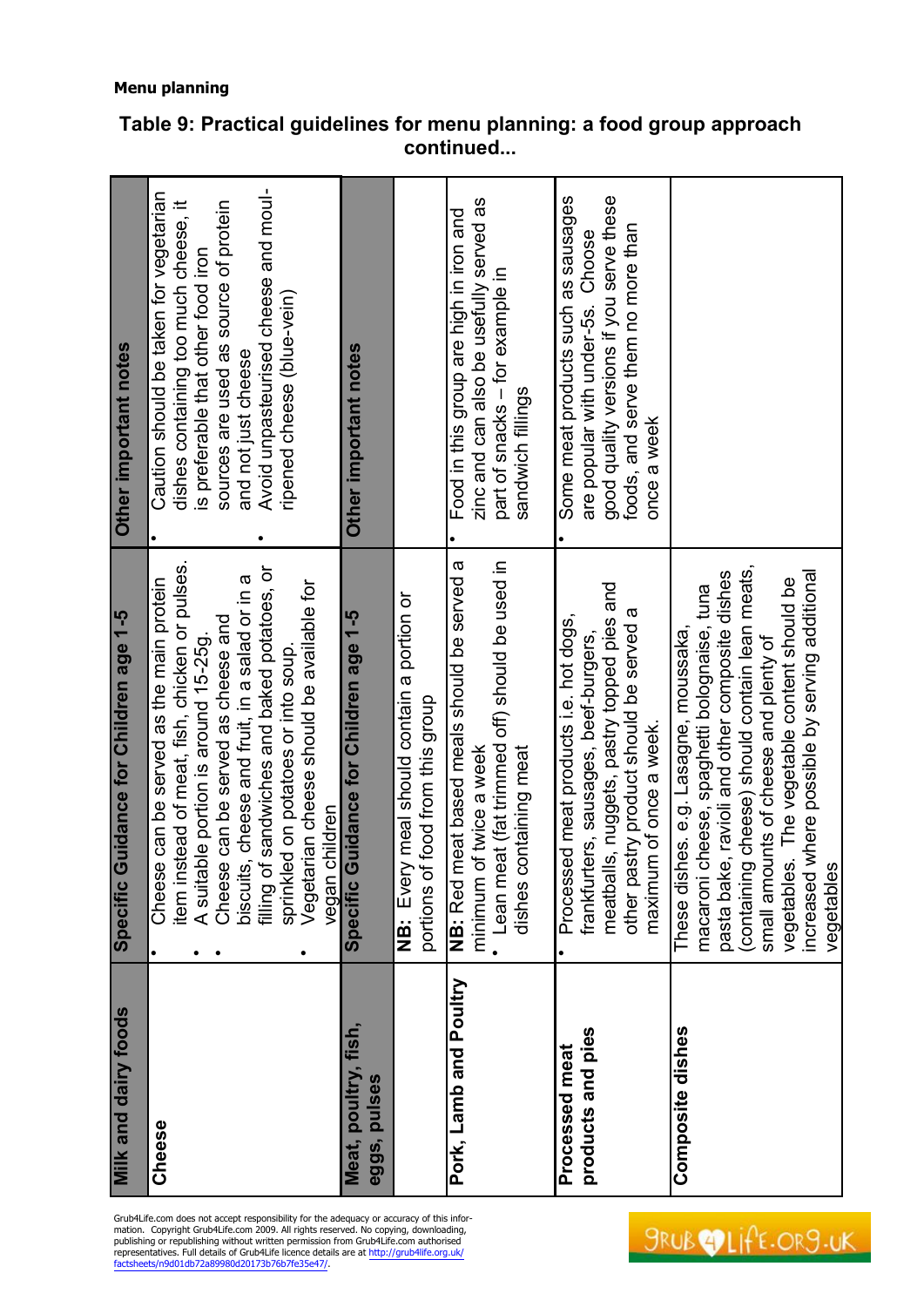| Meat, poultry, fish,<br>eggs, pulses | Specific Guidance for Children age 1-5                                                                                                                                                                                                                                                                                                                                                                                                                                                                                                                     | Other important notes                                                                                                                                                                                                                 |
|--------------------------------------|------------------------------------------------------------------------------------------------------------------------------------------------------------------------------------------------------------------------------------------------------------------------------------------------------------------------------------------------------------------------------------------------------------------------------------------------------------------------------------------------------------------------------------------------------------|---------------------------------------------------------------------------------------------------------------------------------------------------------------------------------------------------------------------------------------|
| Fish                                 | shaped fish products may be high in salt and<br>Processed fish products e.g. fish fingers and<br>mackerel and fresh tuna (excluding tinned<br>be served a maximum of once a<br>addition to canned tuna, should<br>should be served once a week.<br>Oily fish - sardines, kippers, salmon<br>appear on the menu once a week.<br>$t$ una $)$ –<br>should<br>Fish in<br>week.                                                                                                                                                                                 | Council, which guarantees sustainability<br>Ensure fish dishes are free from bones<br>white logo of the Marine Stewardship<br>supermarket, look for the blue and<br>If you are buying fish from a                                     |
| <b>Nuts and Seeds</b>                | Nut free zone, no nuts are allowed at the<br>Children's Centre.<br><b>Seeds</b>                                                                                                                                                                                                                                                                                                                                                                                                                                                                            |                                                                                                                                                                                                                                       |
| Vegetarian sources of<br>protein     | and should be served a maximum of<br>spaghetti bolognaise, casseroles, stir fries.<br>products for protein, iron and salt content<br>peas, seeds, eggs, cheese, yoghrt, tofu,<br>Processed vegetarian products resemble<br>meat products e.g. sausages and vegge<br>Suitable protein sources include: pulses,<br>quorn and tofu can substitute mince and<br>Soya mince, textured vegetable protein,<br>chicken in main composite dishes, e.g.<br>soya mince, these should be varied<br>once per week. Check all vegetarian<br>through the week.<br>burgers | Examples of high fat and salt processed<br>Quorn and tofu are both low in protein<br>and fat and should therefore not be<br>substitute, but could be offered in a<br>used as a sole source of meat<br>vegetarian foods<br>varied diet |

Grub4Life.com does not accept responsibility for the adequacy or accuracy of this information. Copyright Grub4Life.com 2009. All rights reserved. No copying, downloading, publishing or republishing without written permissi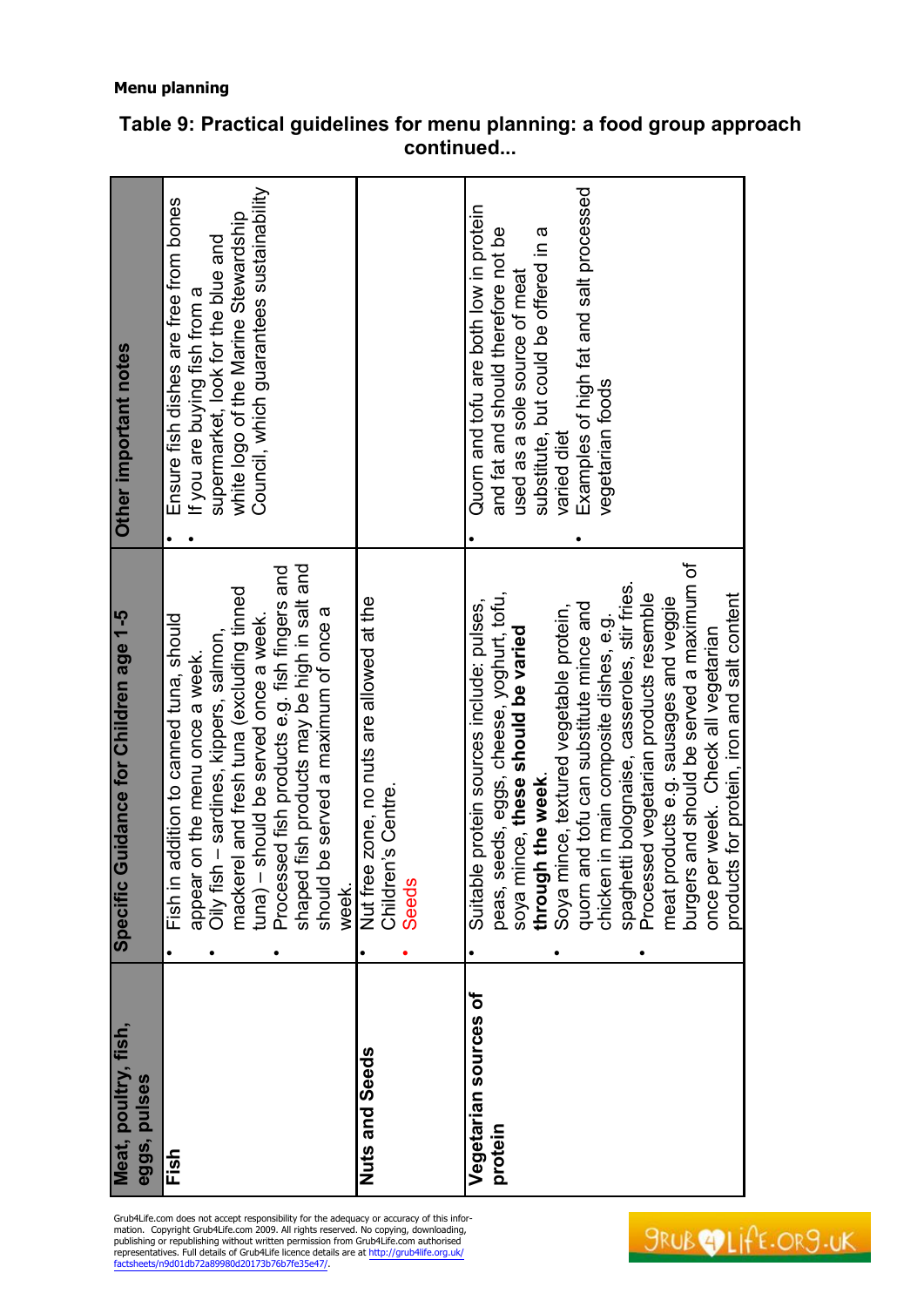| Other important notes                       |                                                                                                                                                                                                                                                                                                                                                                                                                                             | Use margarine fortified with vitamin D for<br>baking and as a fat spread examples:                                                                                                                                                                                                             |                                                                                                       | taste e.g. beside a filled sandwich or salad<br>week. For young children this would be a<br>should not be included more than twice a<br>meal option as an alternative texture and<br>Crisps can be offered as part of snack or<br>provided as main staple of the meal and<br>dish. However they should not be<br>small portion (e.g. $15 - 20g$ ) |
|---------------------------------------------|---------------------------------------------------------------------------------------------------------------------------------------------------------------------------------------------------------------------------------------------------------------------------------------------------------------------------------------------------------------------------------------------------------------------------------------------|------------------------------------------------------------------------------------------------------------------------------------------------------------------------------------------------------------------------------------------------------------------------------------------------|-------------------------------------------------------------------------------------------------------|---------------------------------------------------------------------------------------------------------------------------------------------------------------------------------------------------------------------------------------------------------------------------------------------------------------------------------------------------|
| Specific Guidance for Children age 1-5      | include nutrient-rich, whole food ingredients<br>baking recipes to lower fats and sugars and<br>(e.g. 25-35g) as an accompaniment to fruit<br>products can be provided in mini-portions<br>Caterers are encouraged to review home<br>e there is no choice, all desserts on<br>e.g. dried fruit/fresh fruits. Home baking<br>should be fruit and/or milk-based<br>(including yoghurt and ice-cream)<br>dessert.<br>as a c<br>Wher<br>offer s | and oils should be used e.g. sunflower,<br>rapeseed, safflower, olive oil. These can be<br>monounsaturated and polyunsaturated fats<br>Cooking margarines high in hydrogenated<br>spread on breads and used in baking.<br>butter or spreads rich in<br>fats are not recommended<br><b>Only</b> | Only monounsaturated and polyunsaturated<br>oils should be used, such as rapeseed oil<br>and olive oi | provided at the Children's Centre unless it is<br>authorized and ordered by the Speech and<br>No crisps or other savoury snacks will be<br>part of a therapeutic programme and<br>lage Therapist<br>Langua                                                                                                                                        |
| Foods high in fat and<br>foods high in NMES | cakes, biscuits, jam,<br>Desserts: puddings,<br>jelly and ice cream                                                                                                                                                                                                                                                                                                                                                                         | Butter and spreads                                                                                                                                                                                                                                                                             | Cooking fats and oils                                                                                 | Savoury potato snacks,<br>crisps and corn snacks                                                                                                                                                                                                                                                                                                  |

Grub4Life.com does not accept responsibility for the adequacy or accuracy of this information. Copyright Grub4Life.com 2009. All rights reserved. No copying, downloading, publishing or republishing without written permissi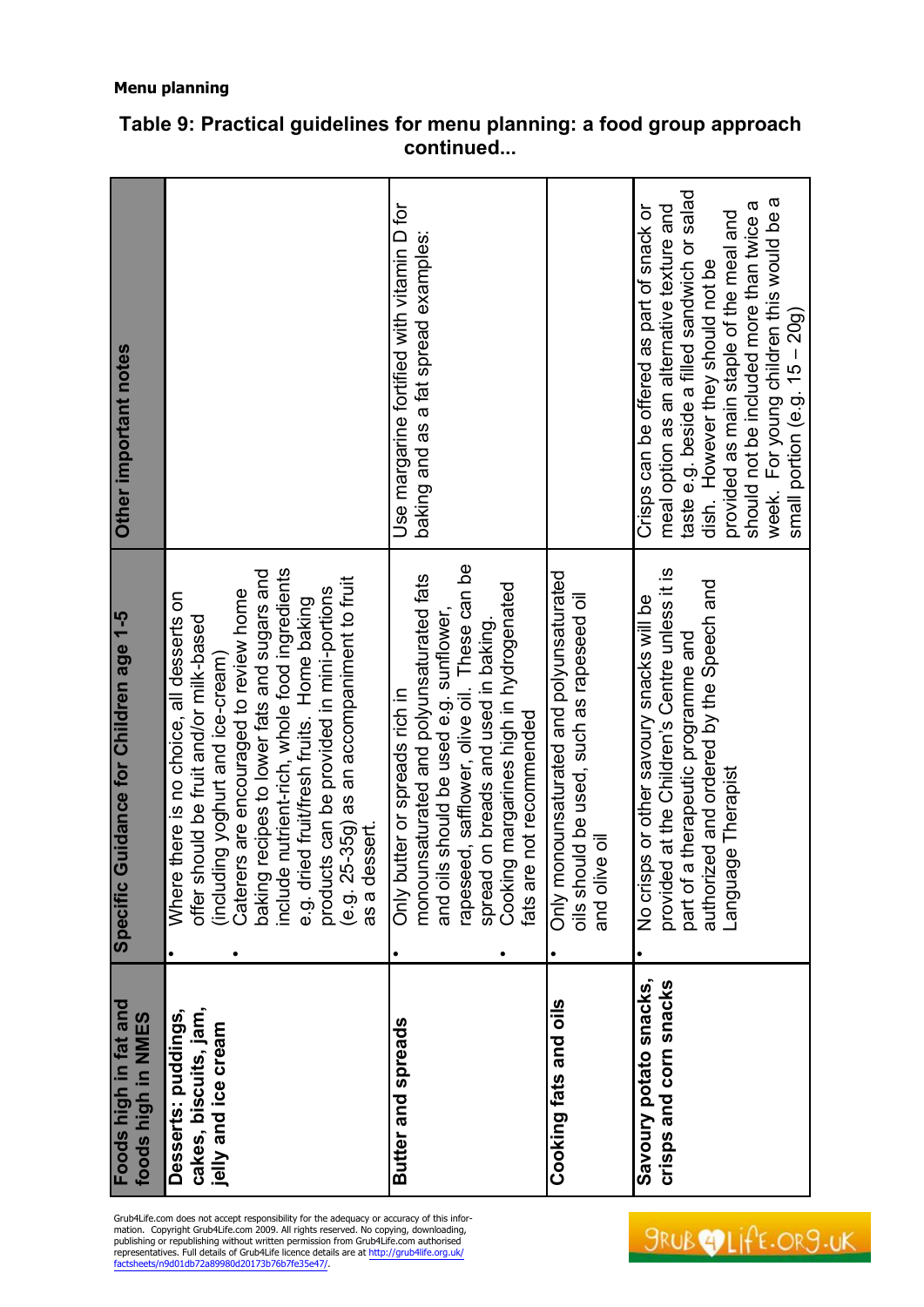| Foods high in fat and<br>foods high in NMES | Guidance for Children age 1-5<br><b>Specific</b>                                                                                                               | Other important notes |
|---------------------------------------------|----------------------------------------------------------------------------------------------------------------------------------------------------------------|-----------------------|
| sauces, relishes and<br>Table salt, bottled | salt should be used<br>No table                                                                                                                                |                       |
| pickles                                     | and can be given in small portions e.g. 5-10g<br>sauces e.g. ketchup are popular with<br>children and may be high in salt and sugar<br>vilsnoiasaoc<br>Bottled |                       |

**Table 9: Practical guidelines for menu planning: a food group approach continued...**

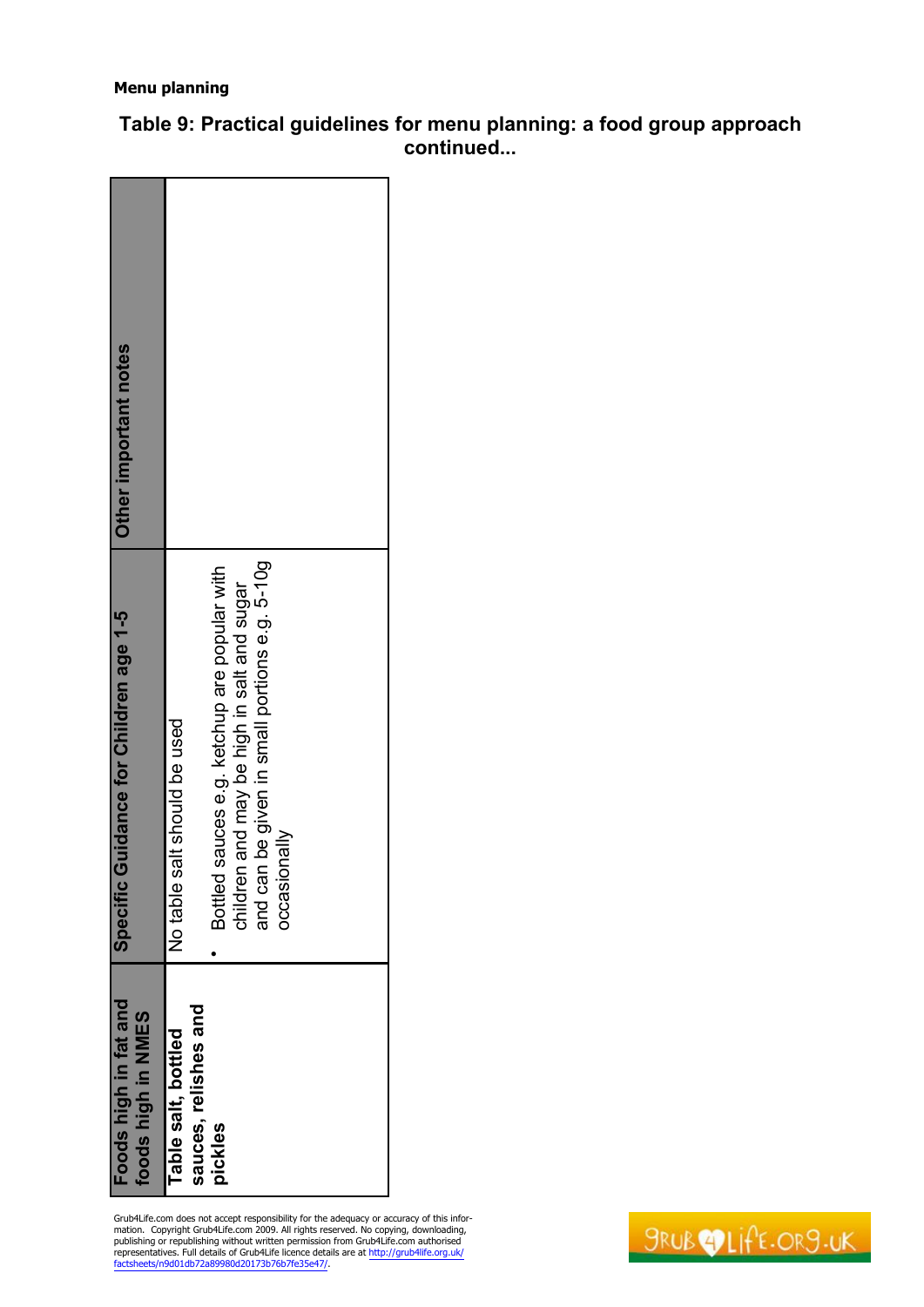# **Menu checklist**

Use this checklist to help you plan and once you have drafted out your menu, use it to see whether your menu meets the guidelines. You could add more items to the checklist.

|                                                                         | $\frac{1}{\sqrt{e}}$ | Day $2$ | Day $3$ | Day 4 | Day $\overline{5}$ |
|-------------------------------------------------------------------------|----------------------|---------|---------|-------|--------------------|
| cereal/starches available at<br>Are foods from the bread/<br>each meal? |                      |         |         |       |                    |
| portions of fruit/vegetables<br>Are children offered 3-4<br>a day?      |                      |         |         |       |                    |
| Are foods from the milk<br>group available at least<br>twice a day?     |                      |         |         |       |                    |
| Is there at least 1 item from<br>the meat group on the daily<br>menu?   |                      |         |         |       |                    |
| Is fish on the menu at least<br>once a week?                            |                      |         |         |       |                    |
| Are main dishes home<br>made?                                           |                      |         |         |       |                    |
| Are there a variety of fla-<br>vours and textures?                      |                      |         |         |       |                    |
| Do puddings contain fruit<br>and/or dairy                               |                      |         |         |       |                    |
| Is there a variety of cultural<br>variations offered to all?            |                      |         |         |       |                    |
| Are menus low in sugar?                                                 |                      |         |         |       |                    |
| Are menus low in salt?                                                  |                      |         |         |       |                    |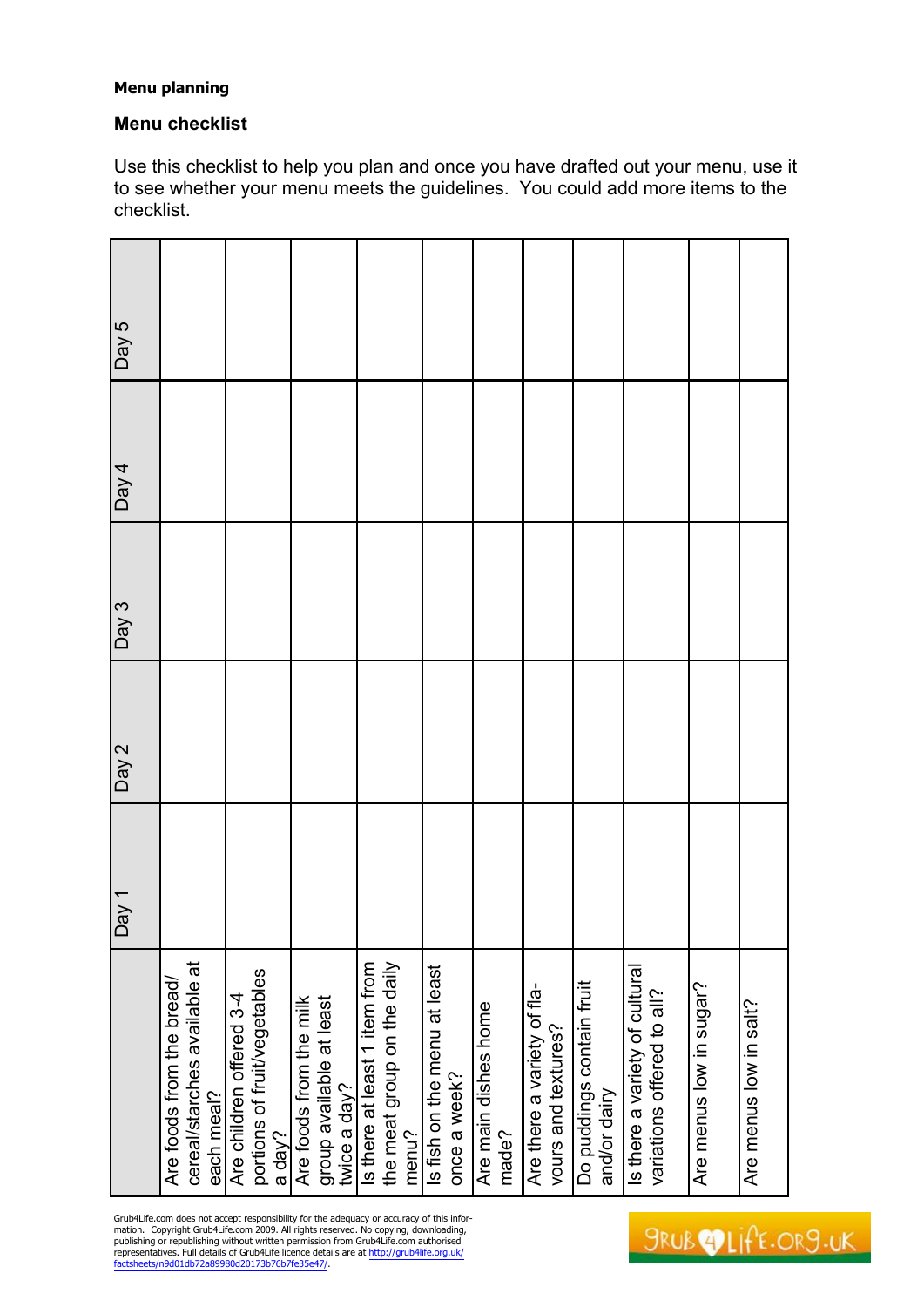|                           | $1-3$ years      | $3-5$ years      |
|---------------------------|------------------|------------------|
| <b>Breakfast options</b>  |                  |                  |
| porridge                  | 110g             | 140g             |
| Cereals                   | 20 <sub>g</sub>  | 30g              |
| Milk with cereal          | 50 <sub>ml</sub> | $50$ ml          |
| <b>Bread and starches</b> |                  |                  |
| <b>Bread</b>              | Half a slice 15g | Small slice 25g  |
| Pitta bread               | Small pitta 35 g | Small pitta 35 g |
| Pasta                     |                  |                  |
| <b>Rice</b>               | 90g boiled       | 100g boiled      |
| Couscous                  |                  |                  |
| <b>Boiled potatoes</b>    | 100g             | 100g             |
| <b>Baked potatoes</b>     | 75g              | 100 <sub>g</sub> |
| Wholemeal roll            | 50 <sub>g</sub>  | 60 <sub>g</sub>  |
| <b>Mashed potatoes</b>    |                  | 120g             |
| Plain scone               | 25g              | 25g              |
| Ciabatta bread            | 35g              | 50g              |
| Mini scotch pancake       |                  |                  |
| <b>Composite meals</b>    |                  |                  |
| Spaghetti Bolognaise      | 180g             | 275g             |
| Chicken Korma             | 90 <sub>g</sub>  | 100 <sub>g</sub> |
| <b>Risotto</b>            | 150g             | 180 <sub>g</sub> |
| Vegetable lasagne         | 160g             | 180g             |
| <b>Beef stew</b>          | 90g              | 105g             |
| <b>Dairy foods</b>        |                  |                  |
| Cheese cubes              |                  |                  |
| Fromage frais & yoghurt   | 60g              | 125g             |
| <b>Rice pudding</b>       | 100 <sub>g</sub> | 150g             |
| Cheese as a snack         | $\overline{10g}$ | 15g              |
| Cheese with a main meal   | 30 <sub>g</sub>  | 45g              |
| Custard                   | 60g              | 100g             |

# **Table 10: Portion size guide for the under fives**

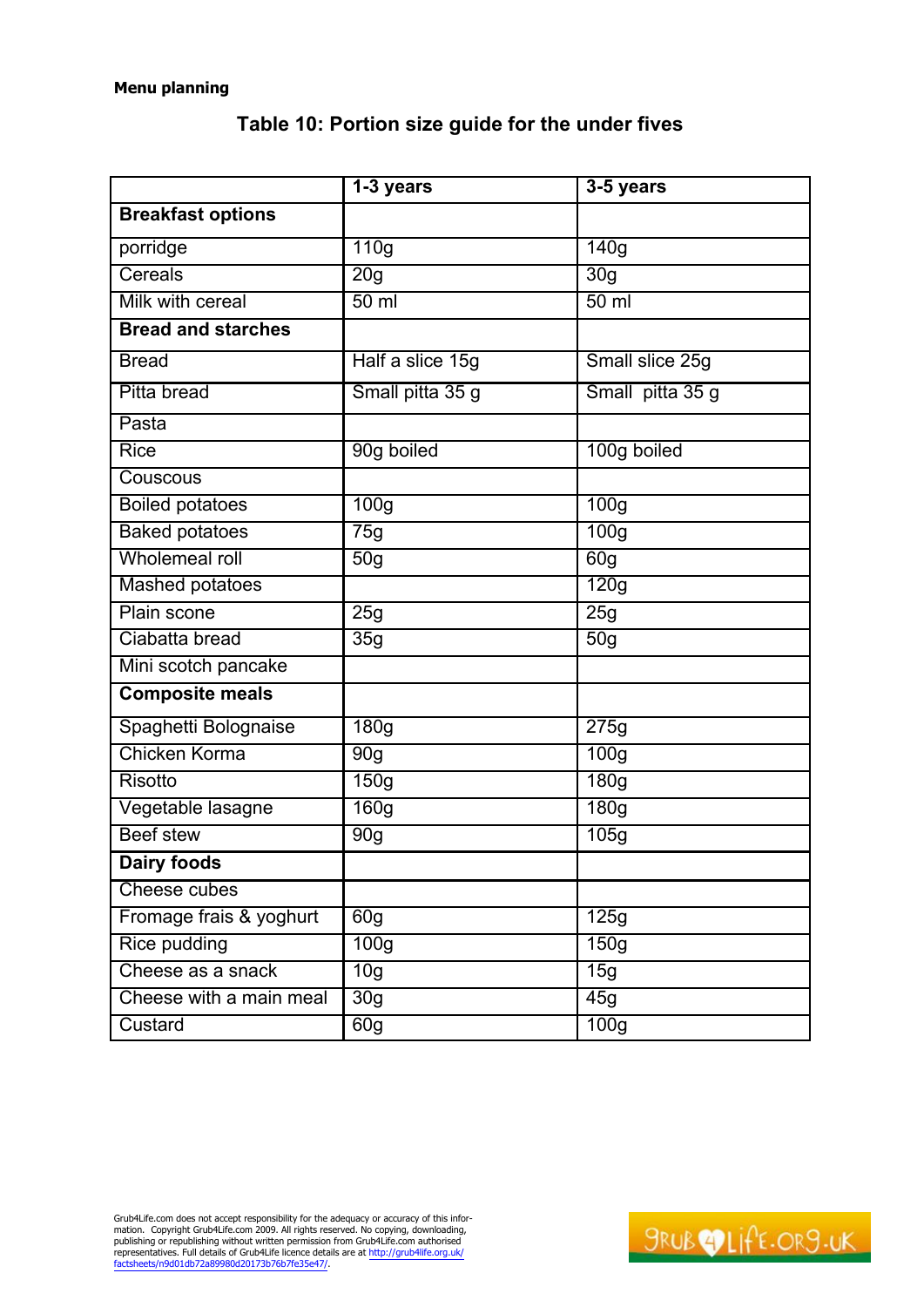|                                            | $1 - 3$ years                      | $3 - 5$ years                        |  |
|--------------------------------------------|------------------------------------|--------------------------------------|--|
| <b>Protein foods</b>                       |                                    |                                      |  |
| <b>Baked Beans</b>                         | 80 <sub>g</sub>                    | 80 <sub>g</sub>                      |  |
| Minced beef                                |                                    | 150g                                 |  |
| Pork and beef sausage                      | $\overline{40}$ g                  | 55g                                  |  |
| <b>Grilled bacon</b>                       | 25g                                | 25g                                  |  |
| Turkey or chicken slices<br>for a sandwich | 25g                                | 45g                                  |  |
| <b>Boiled egg</b>                          | $\overline{50}$ g                  | 50g                                  |  |
| <b>Grilled salmon</b>                      | 50g                                | 75g                                  |  |
| <b>Puddings</b>                            |                                    |                                      |  |
| Rice pudding                               | 100 <sub>g</sub>                   | 150g                                 |  |
| Milk jelly<br>Topped with diced            | 70g                                | 110g                                 |  |
| peaches                                    | 40 <sub>g</sub>                    | 70 <sub>g</sub>                      |  |
| Custard<br>With bananas                    | 60g<br>50 <sub>q</sub>             | $\overline{100g}$<br>50 <sub>q</sub> |  |
| Apple crumble<br>Served with custard       | 60 <sub>q</sub><br>40 <sub>g</sub> | 95g<br>60 <sub>g</sub>               |  |
| Vanilla ice cream with<br>fruit            | 40 <sub>g</sub>                    | 50 <sub>g</sub>                      |  |
| <b>Fat sources</b>                         |                                    |                                      |  |
| Margarine on a sandwich                    | 5g                                 | $\overline{1}0g$                     |  |

# **Table 10: Portion size guide for the under fives continued**

# **Suggested fruits and vegetables for mealtimes**

- Vegetables (fresh, frozen or canned) 50g, 2 tablespoons
- Pulses 50g, 1-2 heaped tablespoons
- Salad half a cereal bowlful/one small hand full
- Vegetables in composites, such as vegetable chili: 50g, 2 tablespoons per portion of the recipe
- $\frac{1}{4}$   $\frac{1}{2}$  sweet potato
- 1 small Banana:  $60 80g$
- Very large fruit, such as melon: small slice approx 60g
- Large fruit such as grapefruit quarter a fruit
- Medium fruit, such as apples or oranges, 50g, half a fruit
- Small fruit, such as plum, 40g-60g, 1 fruit
- Very small fruit such as berries: child's handful
- Dried fruit:  $\frac{1}{2}$  tablespoon, as a snack: 15 g dried apricots, 15g raisins
- Fruit in composite dishes, such as stewed fruit in apple pie: 60g

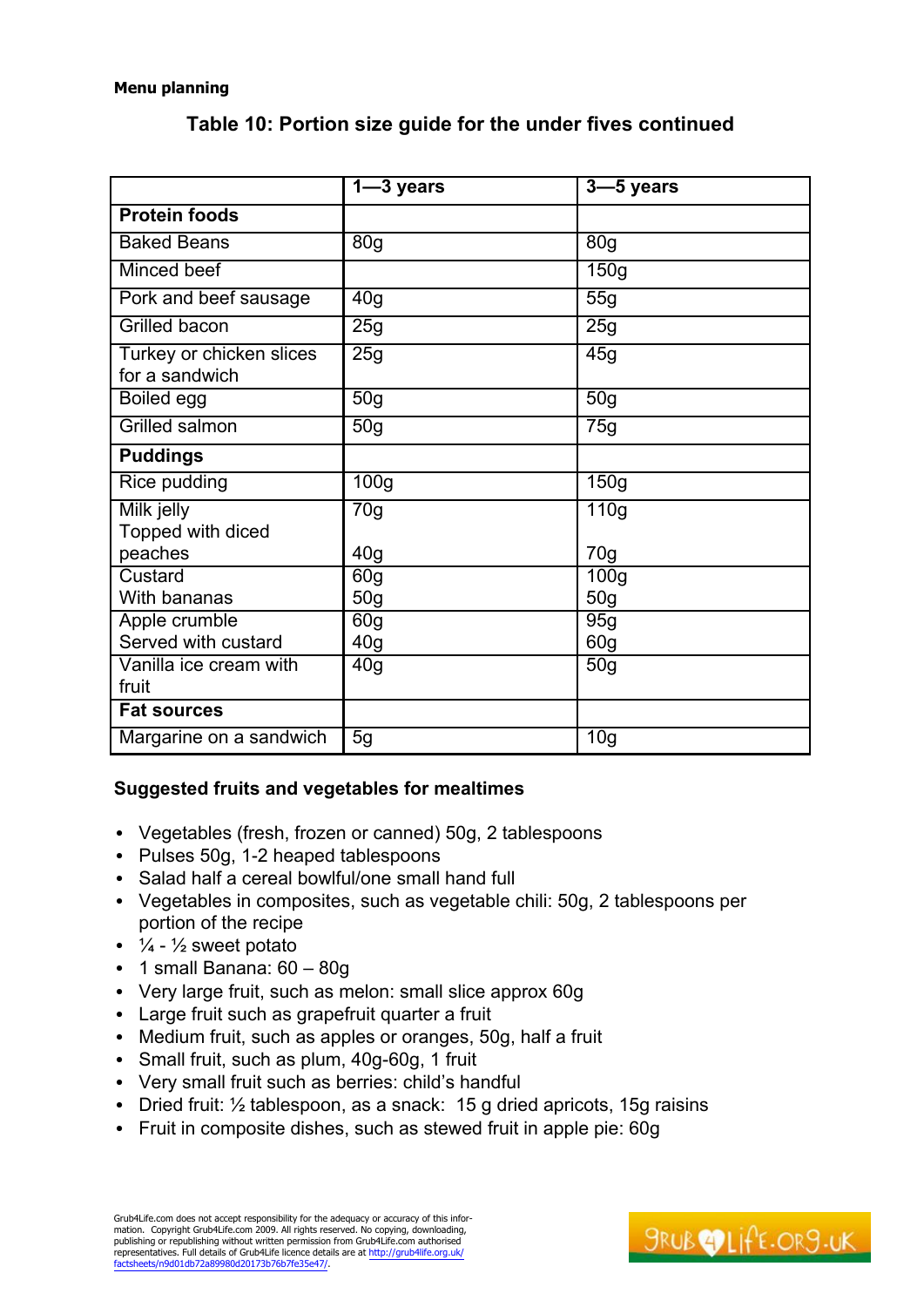# **Snacks**

Children require nutritious snacks between meals because they may have small appetites and need all the nutrients they require for growth and development. This is not always achievable through the 3 main meals. The best snacks are those without low in sugar (to prevent tooth decay) and as nutritious as possible but which offer a range of other nutrients.

- Fruit  $-$  mouth size chunks, cubes or slices of apple, pear, Satsuma, orange, banana, kiwi, melon, strawberries, grapes, peaches and plums
- Raw vegetables  $-$  carrot, pepper, celery, cucumber, cherry tomato, red cabbage, turnip, radish, courgette, broccoli
- Toast, breads, rolls, baps, French bread with a small amount of spread.
- Please note that a variety of breads should be used, including white, brown, wholegrain etc
- Choose bread and bread rolls which contain less than 0.25g salt (0.1g sodium) per 100g
- Mini Sandwiches with marmite, cheese, tuna, or thin slices of meat. Other suitable fillings: cold roast meats, chicken, ham, corned beef, meat paste, cottage cheese, fish paste, mashed pilchards or sardines, egg, roast vegetables, banana, salad or combinations of these. Pita pockets cut into small slices, plain or with spread
- Bread sticks  $-$  on their own or with a dip or soft cheeses, home-made pizza triangles
- Oatcakes, rice cakes, crackers, crisp breads, melba toast, plain or with spread
- Full cream natural yoghurt with fruit is the gold-standard yoghurt option. Fromage frais and fruit yoghurts are also available. Yoghurt can be eaten on it's own or as a dip. See list of yoghurts on page 41.
- Muffins, plain, potato, or cheese scones, crumpets, pancake, plain buns, plain popcorn, low sugar breakfast cereal (see breakfast cereal list), bagels
- Choose snacks which have less than 0.5g sodium per 100g where possible (savoury snacks are packed with salt)

# **Guide to spotting salty snacks**

Check the nutritional information per 100g **High** is more than 1.5g salt (or 0.6g sodium) per 100g **Medium** is >0.3g salt (0.1g sodium) and <1.5g salt (0.6g sodium) per 100g **Low** is 0.3g salt (0.1g sodium) or less per 100g

The Food Standards Agency's target salt level for bread is 1.1g per 100g (according to a recent survey, most of the Sainsbury's bread comply to the Food Standards Agency's targets).

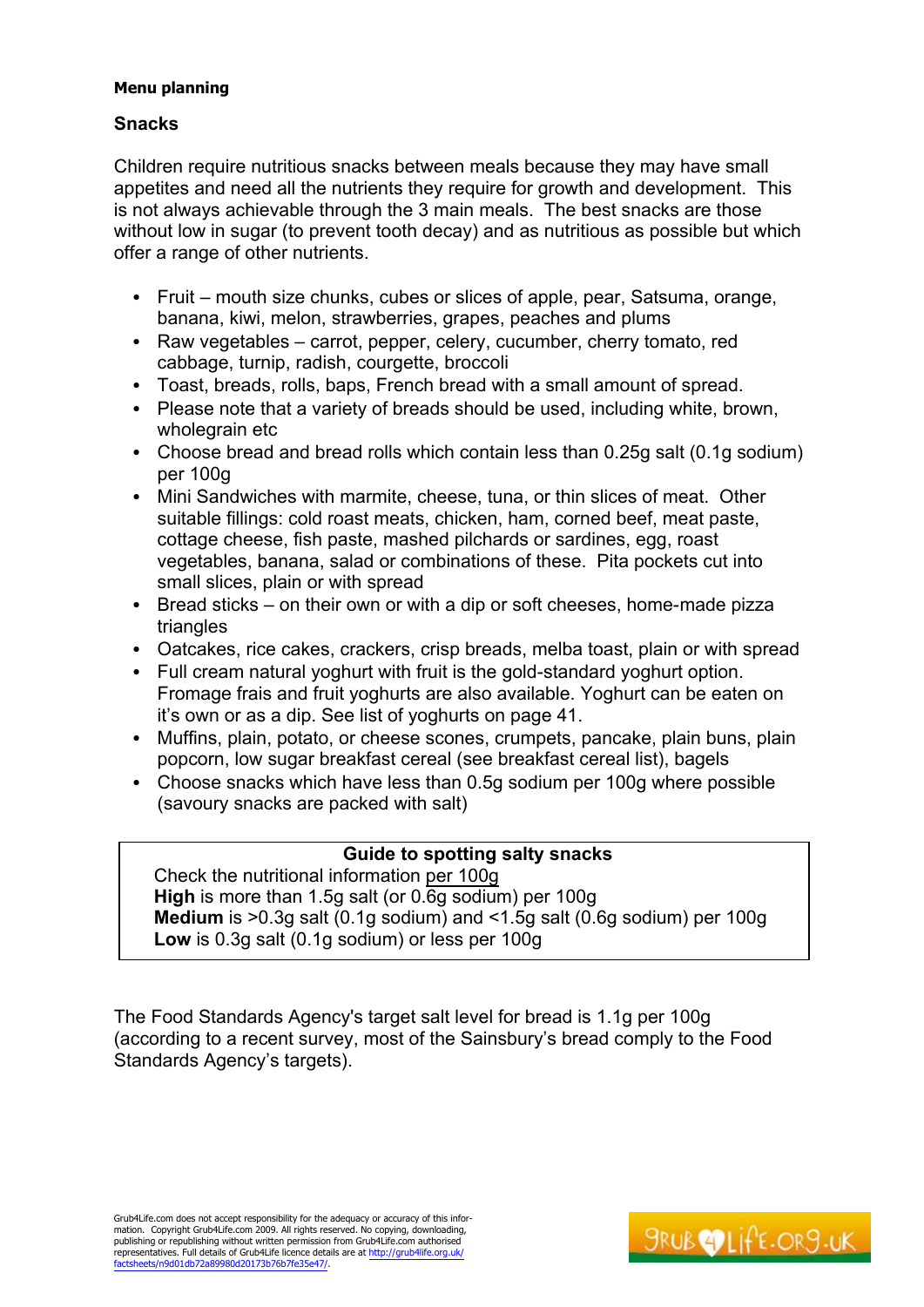# **Ideas for snacks**

All snacks should be offered with 100-120 ml of milk (full cream milk for all the under 3's and semi-skimmed milk for the over 3's)

- Canned peaches in juice and whole milk yoghurt
- Vanilla yoghurt with banana
- Selection of grapes, celery sticks and red pepper
- Wholemeal savoury pancakes with spread and apple chunks
- Fromage frais with pineapple
- Popcorn with sliced pear
- Cucumber and carrot sticks with small pita bread and mint and cucumber dip
- Wholemeal toast fingers with margarine and apple
- Cheese chunks, crackers and orange segments
- Breadsticks with houmous dip and cherry tomatoes
- Mini white bread fingers with tuna pate
- Wholemeal toast with soft cheese and grape slices
- Chocolate bars, sweets, cereal bars and sweet biscuits should be saved for after mealtimes and as treats rather than offered between meals.
- Crisps or corn snacks, e.g. Quavers, Golden Lights, Wheat Crunchies or Twiglets could be offered as part of a snack or meal option as an alternative texture and taste, e.g. to accompany a filled sandwich or salad dish. They are high in salt and fat and young children should only be given a small portion (e.g. 15-20g) about twice in the week.
- Snacks containing sugar should not contain more than 11% of the % food energy (% of calories consumed).

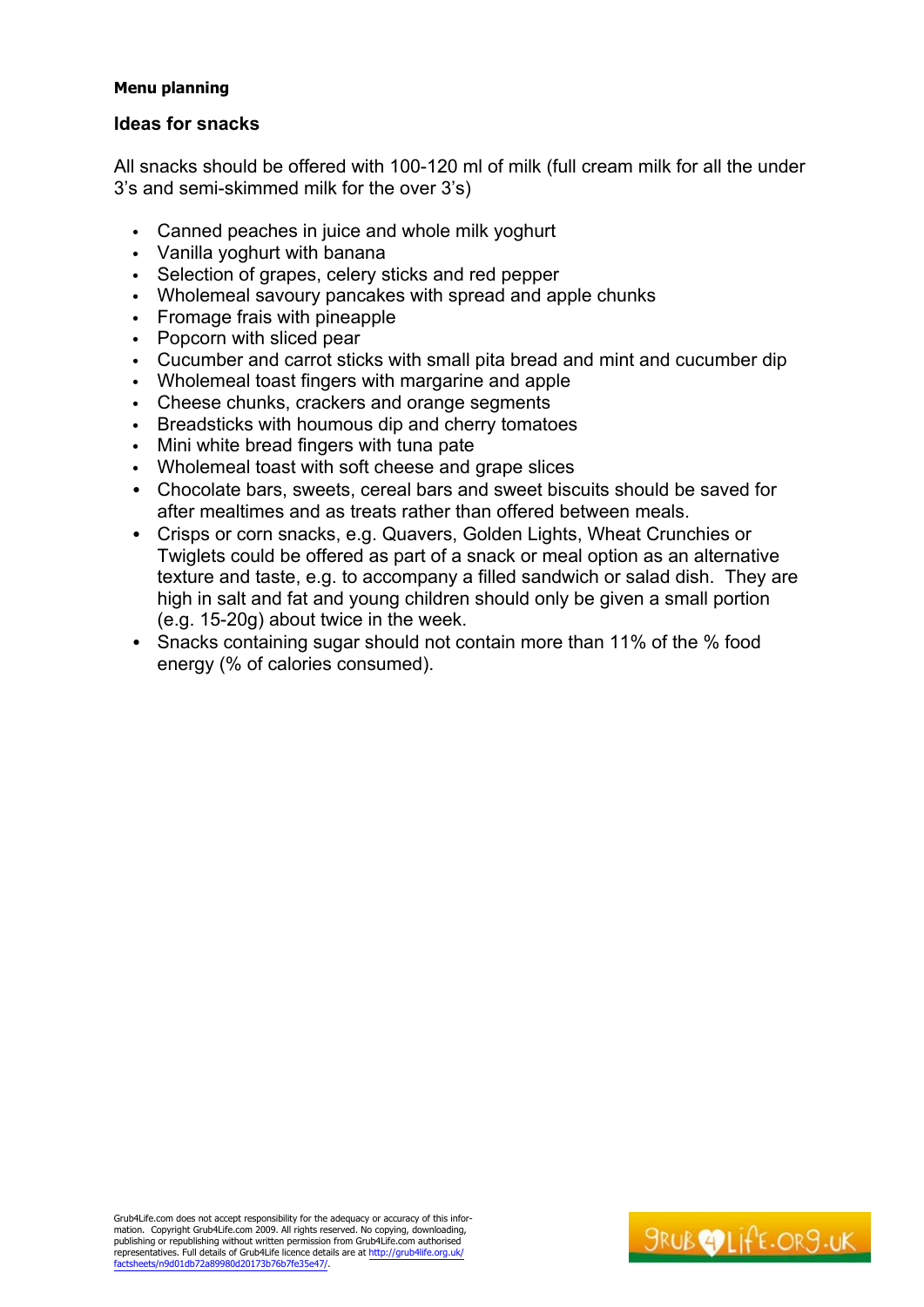# **Specific foods of importance**

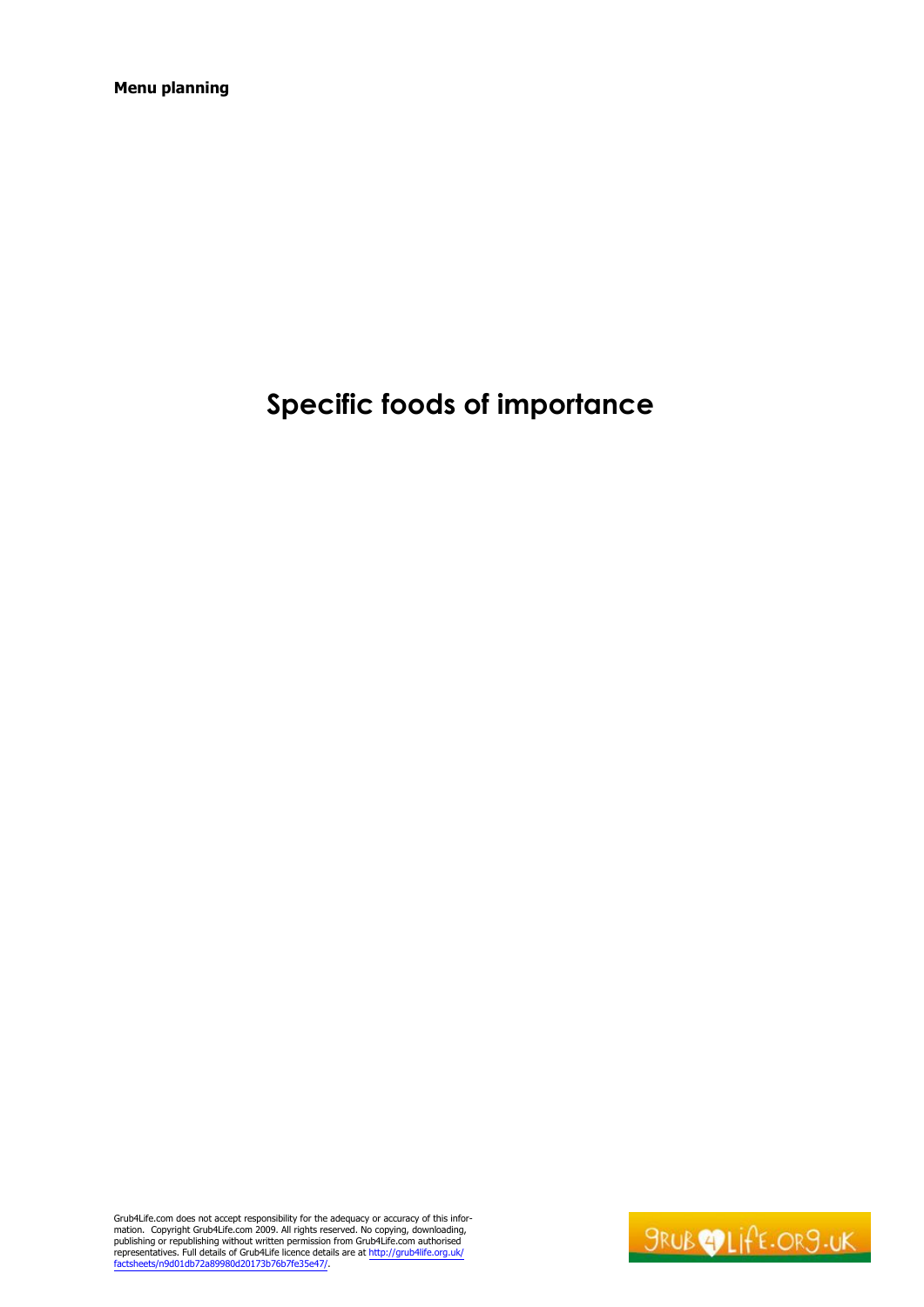# **Cereals**

| <b>Type of Cereal per 100g</b> | Fat              | <b>Sugar</b>    | <b>Salt</b>      | <b>Calcium</b> | Iron           |
|--------------------------------|------------------|-----------------|------------------|----------------|----------------|
| <b>Ready Brek</b>              | 8.7              | 1.0             | , 0.1            | 1333.0         | 11.9           |
| Oats                           | 8                | 1.1             | trace            |                |                |
| <b>Rice Krispies</b>           | 1                | 10              | 1.65             |                | 8              |
| <b>Corn Flakes</b>             | $\overline{0.9}$ | 8               | 1.8              |                | 8              |
| All Bran                       |                  | 16.2            | 0.47             |                | 11.6           |
| <b>Shredded Wheat</b>          |                  | $\mathbf 1$     |                  |                |                |
| <b>Shreddies</b>               | 1.9              | 15.5            |                  | 0.7            | 7.8            |
| Weetabix                       | $\overline{2}$   | 4.4             | 0.65             |                | 11.9           |
| <b>Cheerios</b>                | $\overline{3.9}$ | 21.6            | $\overline{1.2}$ | 450            | 11.9           |
| <b>Bran Flakes</b>             | $\overline{2}$   | 22              | 1.3              |                | 11.6           |
| Coco Pops                      | 3                | 36              | 1.15             | 456            | $\overline{8}$ |
| <b>Frosties</b>                | 0.6              | 37              | 1.15             | 456            | $\overline{8}$ |
| Special K                      | 1.5              | 17 <sub>1</sub> | 1.15             |                | 11.6           |
| <b>Golden Nuggets</b>          | 1.1              | 35.8            | 1.2              |                | 11.9           |
| Sainsbury High Bran            | 3.5              | 16.2            | 1.7              | 340            | 15             |

Cereals are very popular amongst preschool children. Cereals are highly nutritious, providing energy and protein and many cereals are now fortified with vitamins and minerals. Breakfast cereal is a golden opportunity to provide infants and preschool children with so many vital nutrients.

Unfortunately the choice is endless and can leave many of us confused as to what is the best breakfast cereal. Many breakfast cereals have been used to lure parents and children in buying the  $-$  not so good options. What makes a cereal a good option?

Breakfast cereals are often **sweetened** with NMES (added sugar) and may contain a **high salt** content. Infants and children only need a very small amount of salt per day. Choosing packaged (of which breakfast cereals are one) and processed food could often mean very easily exceeding the salt requirements. Cereal products such as bread, breakfast cereals, biscuits and pastries currently is the main contributor to the salt intake of children.

The salt requirements for children:

Up to 6 months old: **less than 1g a day (0.4g sodium)** 7 to 12 months: **1 g a day (0.4g sodium**) 1 to 3 years: **2 g a day (0.8g sodium)** 4 to 6 years: **3 g a day (1.2g sodium)** 7 to 10 years: **5 g a day (2 g sodium**) Over: **6 g a day (2.4g sodium)**

Grub4Life.com does not accept responsibility for the adequacy or accuracy of this information. Copyright Grub4Life.com 2009. All rights reserved. No copying, downloading, publishing or republishing without written permission from Grub4Life.com authorised representatives. Full details of Grub4Life licence details are at <http://grub4life.org.uk/> factsheets/n9d01db72a89980d20173b76b7fe35e47/.

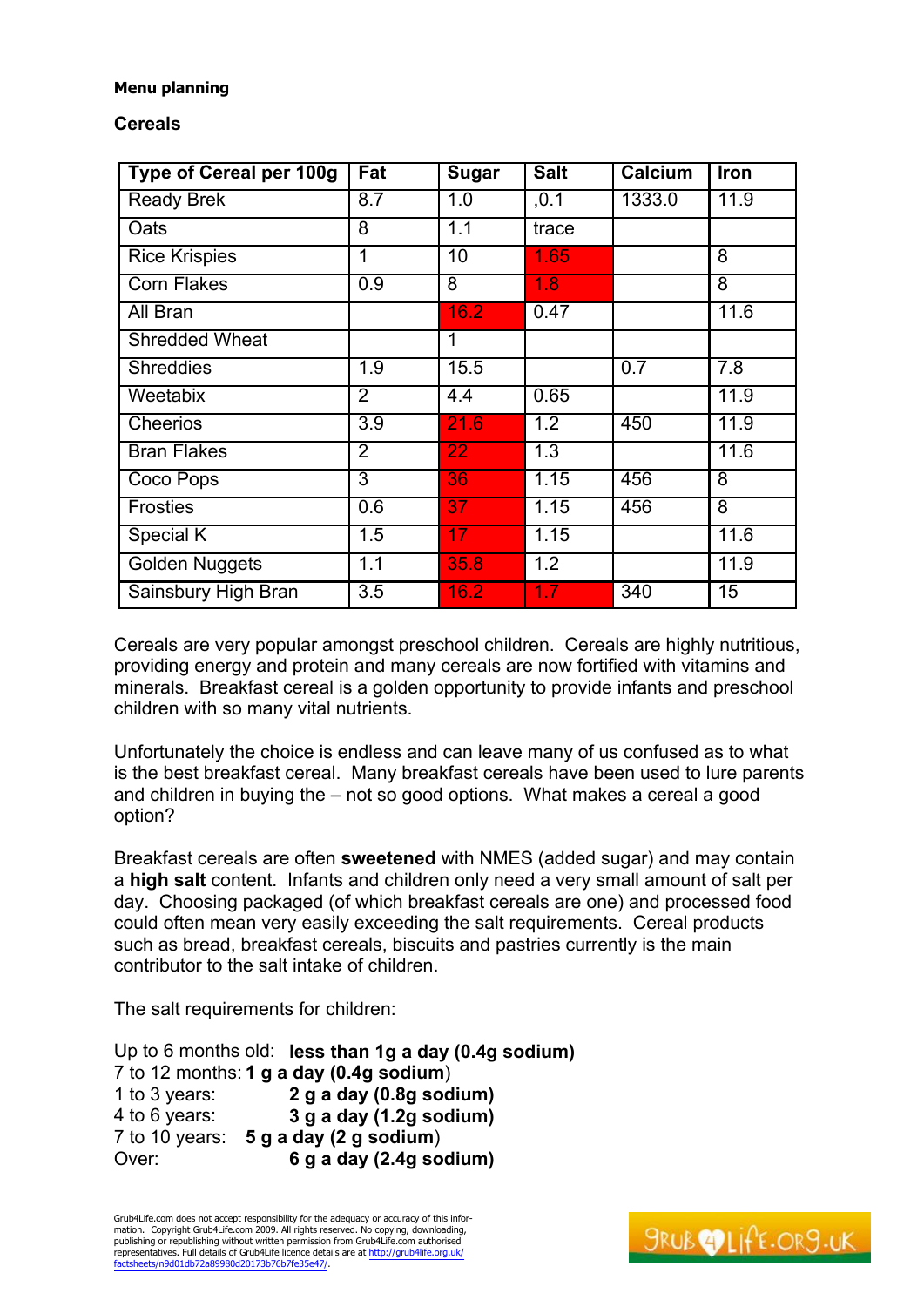# **To calculate salt from sodium, multiply sodium by 2.5**

According to the Food Standard Agency's guide to food labelling (Table below) the above breakfast cereals, with a high salt and sugar content are highlighted in red.

|                                                | Sugars                             | Fat                                | <b>Saturates</b>                    | Salt                                              |
|------------------------------------------------|------------------------------------|------------------------------------|-------------------------------------|---------------------------------------------------|
| What is<br><b>HIGH</b> per<br>100 <sub>g</sub> | Over<br>15 <sub>g</sub>            | Over<br>20 <sub>g</sub>            | Over<br><b>5g</b>                   | Over<br>1.5 <sub>g</sub>                          |
| What is<br><b>MEDIUM</b><br><b>Per 100g</b>    | <b>Between</b><br>5g<br>and<br>15g | <b>Between</b><br>3g<br>and<br>20g | <b>Between</b><br>1.5g<br>and<br>5g | <b>Between</b><br>0.3 <sub>g</sub><br>and<br>1.5g |
| What is<br>LOW<br><b>Per 100g</b>              | 5g<br>and<br>below                 | 3g<br>and<br>below                 | 1.5g<br>and<br>below                | 0.3 <sub>g</sub><br>and<br>below                  |

Check how much fat, sugar and salt is in your food:

Using the above food-labelling guide identifies that most cereals are unsuitable for children because they are either/or high in salt and sugar.

It is worth remembering that preschool children will not be eating a 100 g of cereal per time. Portion sizes may vary between 10-25g.

Most of the cereals mentioned options are fortified with iron and some are fortified with calcium

The following cereals are most suitable for preschool children: Weetabix, Ready Brek, porridge, Cornflakes, Rice Krispies.

Notes:

- **Cornflakes and Rice Krispies** are both low in sugar, but are high (of the highest) in salt and should be offered not more than once or twice a week.
- **Ready Brek** is one of the best breakfast options; the cereal is low in sugar and salt and is an excellent source of both calcium and iron.
- **Shreddies** is just high in sugar, but is relatively low in salt, but does contain some fibre, which in big portions is not advised for children. Offer Shreddies no more than once or twice a week. Shreddies could also be mixed in with other cereals.
- **Weetabix** is both low in salt and sugar
- **Porridge** (not instant) is very low in sugar and salt, although oats are not fortified with iron, oats do contain a small amount of naturally occurring iron. Oats could be offered as hot breakfast option and used in cooking and classroom activities.

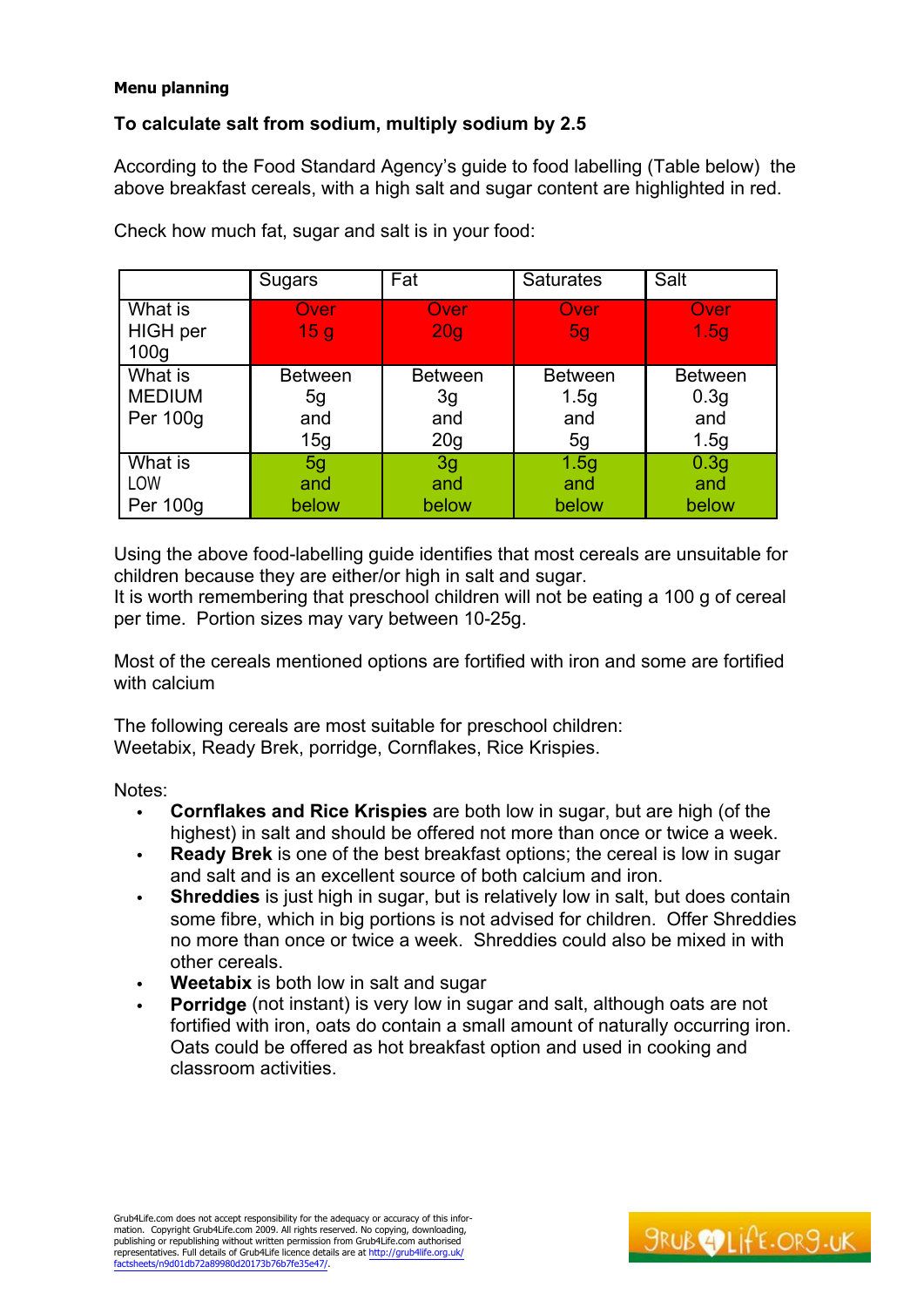#### factsheets/n9d01db72a89980d20173b76b7fe35e47/. **Brand Price Per 100g Ingredients Kcal CHO (g) Sugars (g) FAT (g) Per 100g** Little Rachel¶s Organic 41.4p Yoghurt, apple juice concentrate (10%) strawberries (10%), rice starch, lemon juice 97 13.7 13 3.1 Muller Fromage Frais 22.1p Fromage Frais, strawberry sauce 15% (water, fructose syrup, straw- berry puree, modified maize starch, *flavourings*, vegetable extract, vita- min E, Thiamine, Vitamin B6 (Riboflavin), sugar, *flavourings* Nestle Much Bunch 27.3p Fromage Frais (74.5%), sugar (10%) whipped cream, strawberry puree (4.9%), milk mineral concentrate, modified starch*, stabiliser*   $\ddot{3}$  $\frac{8}{3}$ 4.5  $2.9$  $3.7$  $\overline{3}$  $|109|$   $|13.8|$   $|2.9|$ Noddy Organic 37.5p Yoghurt (88%), sugar, puree (5%), lemon, tapioca starch, natural fla- so so 12 12 12 3.7<br>Noddy Organic 37.5p vouring 27p Yoghurt, cream (16%), strawberry puree (8%) sugar, modified starch, natural flavouring, lemon juice, colour, anthocyanins 152 14.6 14 8.8 Fruit Tube 37.3p Yoghurt (84%) strawberries, (9%), sugar tapioca starch, vanilla, lemon, *flavouring* 114 13.2 12.9 4.5 Filous 41.4p Fromage frias, sugar, strawberry puree, fructose, aronia juice, *flavour- ings,* milk calcium complex, *stabilisers (5), lactic acid* 104 12.7 12.3 2.9 93 13.2 1.3  $\infty$ 110 12.8 12.1 3.1  $12.9$  $12.3$  $\overline{2.1}$  $9.9$  $\overline{4}$ o:::''v''' '''''' 27.5p | Yoghurt, sugar, fructose, maize starch, flavouring, colour, lemon juice | 86 | 10.3 | 9.9<br>nies  $12.7$  $\circ$ က  $\infty$  $\mathbf{N}$  $\mathbf{\Omega}$  $\overline{a}$  $\overline{4}$  $\dot{q}$  $\overline{Q}$ <u>ന്</u> <u>რ</u>  $110$  $114$ 52  $\overline{a}$ 99 88 33 sugar, cornflour, calcium lactate, natural flavouring, concentrated purple sugar, cornflour, calcium lactate, *natural flavouring, concentrated purple*  mas 29.7p Fromage frais, strawberry puree (6.6%), sugar, fructose syrup, *thicken- ers (3) flavourings, cochineal,* Vitamin D *± cochineal,* Vitamin Yoghurt (84%) strawberries, (9%), sugar tapioca starch, vanilla, lemon, Fromage frais, strawberry puree (6.6%), sugar, fructose syrup, thickenfructose syrup , *thickeners (3), flavourings, colour – cochineal,* Vitamin<br>D Fromage frias, sugar, strawberry puree, fructose, aronia juice, flavour-*± citric acid, trisodium citrate,*  Yoghurt, sugar, fructose, maize starch, flavouring, colour, lemon juice *(*4.9%), milk mineral concentrate, modified starch, stabiliser – locust<br>bean gum, flavouring, acidity regulators – citric acid, trisodium citrate Yoghurt, cream (16%), strawberry puree (8%) sugar, modified starch Yoghurt (88%), sugar, puree (5%), lemon, tapioca starch, natural fla-Low fat soft cheese, sugar syrup, cream, strawberry puree (6.5%), Fromage frais, strawberry puree (6.6%), sugar, fructose, glucose-Low fat soft cheese, sugar syrup, cream, strawberry puree (6.5%) Fromage frais, strawberry puree (6.6%), sugar, fructose, glucose- fructose syrup , *thickeners (3), flavourings, colour*  ings, milk calcium complex, stabilisers (5), lactic acid atural flavouring, lemon juice, colour, anthocyanins *bean gum, flavouring, acidity regulators*  ers (3) flavourings, cochineal, Vitamin D carrot juice, vitamin D *carrot juice,* vitamin D *colour-beetroot red* flavouring vouring 29.7p  $37.5p$ 27.5p 22.7p 37.3p 41.4p whole milk yo- 21.5p<br>ahurt Tesco Kids 22.7p 27p Noddy Organic Kids Thick and Yoplait Wildlife Kids Thick and Yoplait Wildlife whole milk yo-Yeo Organic<br>Fruit Tube St. Ivel Twee-St. Ivel Twee-Yeo Organic Yoplait Petit Sainsbury's Sainsbury's Yoplait Tho-Kids Yoplait Petit Yoplait Tho-**Creamy** Filous Tesco mas nies

# **Table 11. Yoghurts and Fromage frais for children**

Grub4Life.com does not accept responsibility for the adequacy or accuracy of this infor-<br>mation. Copyright Grub4Life.com 2009. All rights reserved. No copying, downloading,<br>publishing or republishing without written permi representatives. Full details of Grub4Life licence details are at <http://grub4life.org.uk/><br>factsheets/n9d01db72a89980d20173b76b7fe35e47/.

# **SRUBOLIFE.ORS.UK**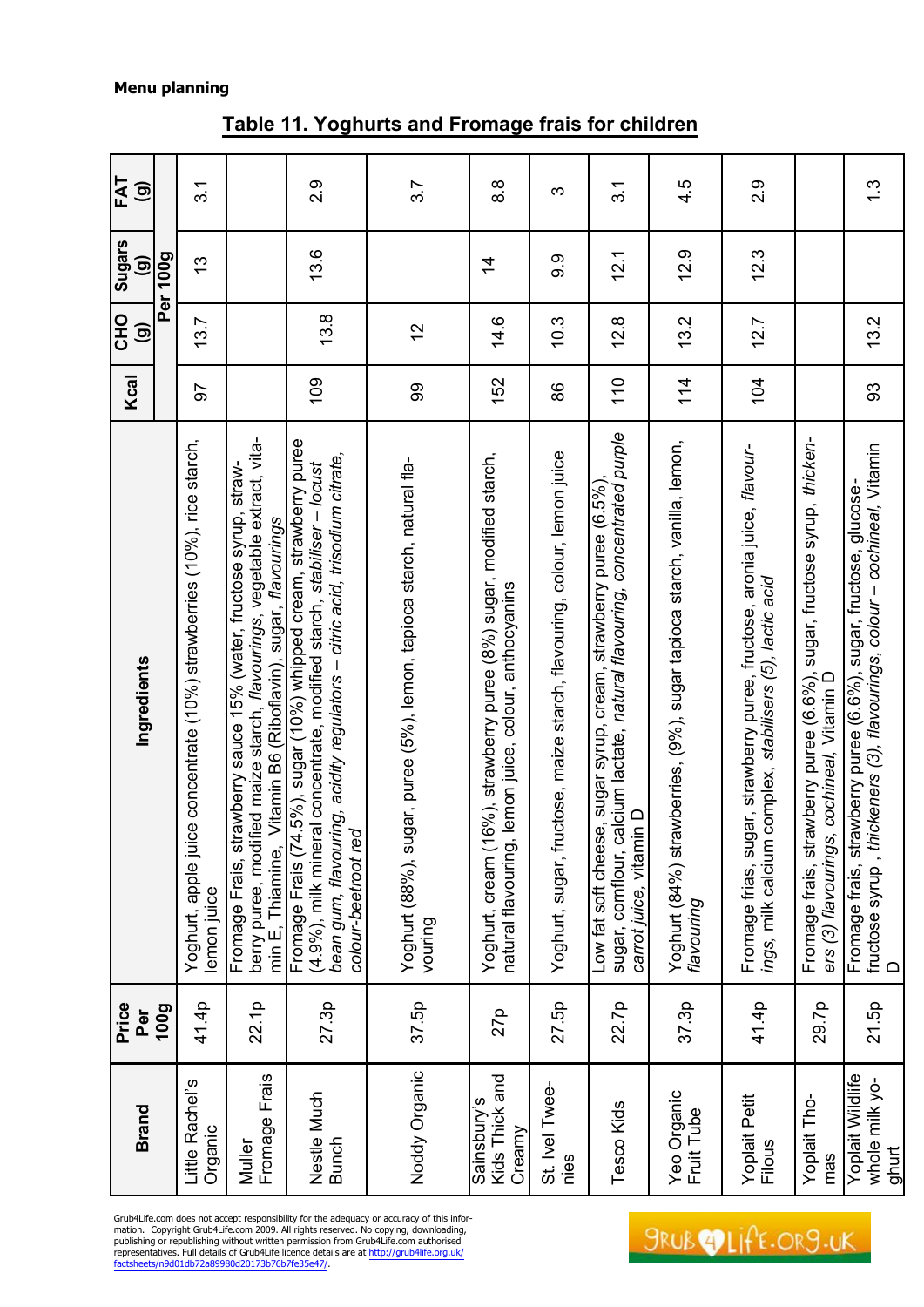**Special diets**

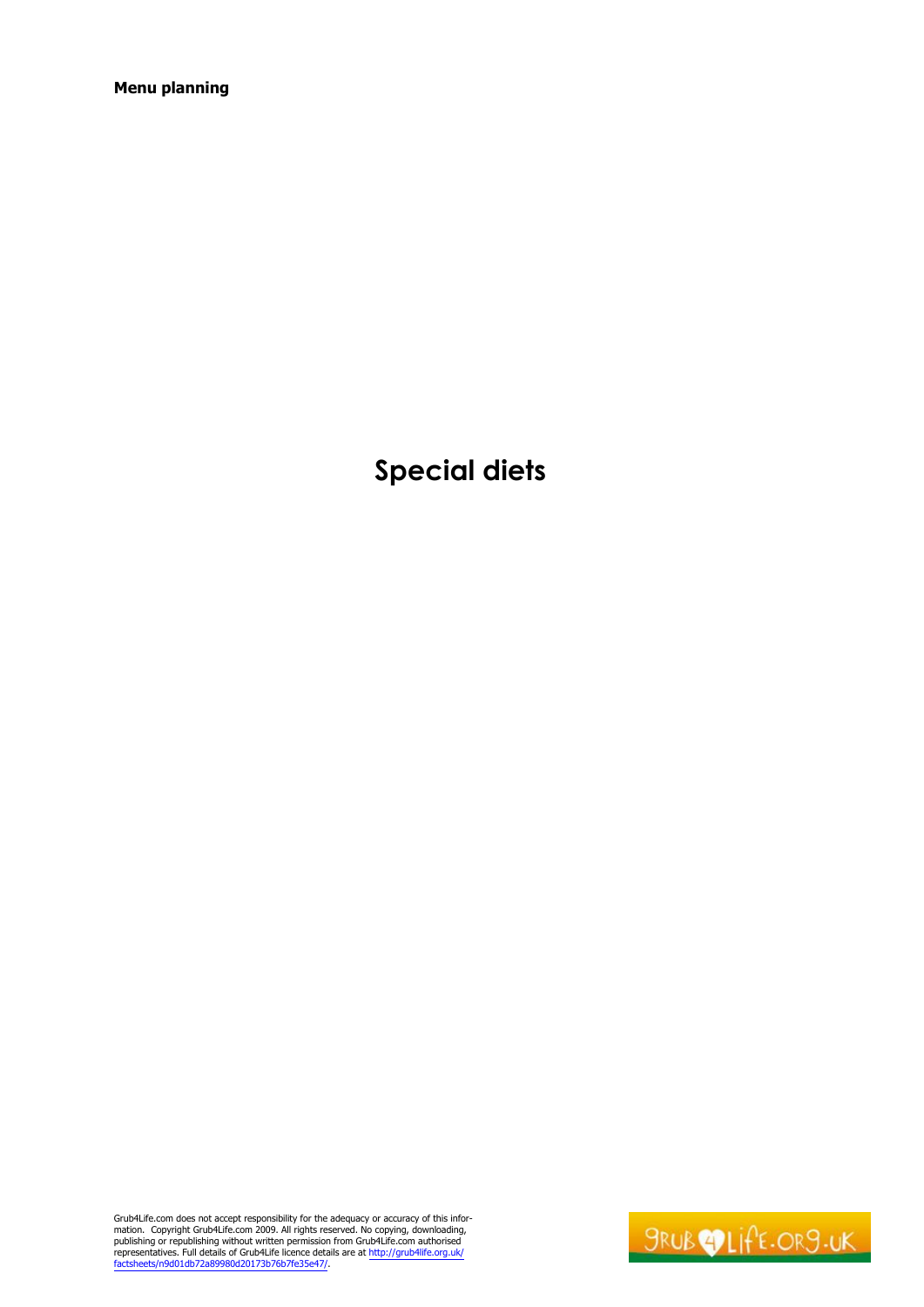# **Vegetarian**

Vegetarians don't eat fish, red meat and chicken. There are vegetarians, however who do eat fish! **Please check with parents to what level they avoid animal products.** 

- Partial vegetarian  $-$  some parents may ask for their child not to have red meat  $-$  but still eat poultry and/or fish
- $\bullet$  Lacto-ovo vegetarians  $-$  eat milk and eggs, but not meat, poultry or fish
- $\bullet$  Lacto-vegetarians  $-$  eat dairy foods but not eggs
- $\bullet$  Vegans  $-$  do not eat any animal products at all

Vegetarian diets are well recognized and should be based on healthy eating guidelines. It is important to include foods from the five main food groups every day. As meat is one of the main sources of iron it is important that vegetarian and vegan children eat a variety of other iron rich foods such as:

# **Non-meat sources of iron**

- Wholemeal bread
- Fortified breakfast cereals, such as Ready Brek, Shreddies, Weetabix
- Beans, peas and pulses
- Dried fruit
- Dark green vegetables
- Tinned sweetcorn and baked sweet potato

# **Here are some vegetarian protein alternatives**:

- Eggs (check if eaten)
- Soya products such as tofu and soya mince (sometimes called TVP)
- Lentils and chickpeas, including houmous
- Beans including baked beans
- Meat substitutes such as Quorn

# **In order to optimize the nutritional intake for vegetarian diets:**

- Include dried fruit and leafy green vegetables daily
- Choose lower sugar and salt breakfast cereals fortified with iron and vitamin B12, such as Ready Brek, Weetabix and Shreddies
- If soya or rice milk is used, make sure the milk is fortified with calcium
- Include at least one serving of eggs (if eaten), beans, lentils, chickpeas, textured vegetable protein, quorn, tofu or tempeh daily
- Serve vegetarian foods with foods containing vitamin C e.g. fruit, salad or fruit juice such as blackcurrant and citrus juice, which enhances iron absorption.